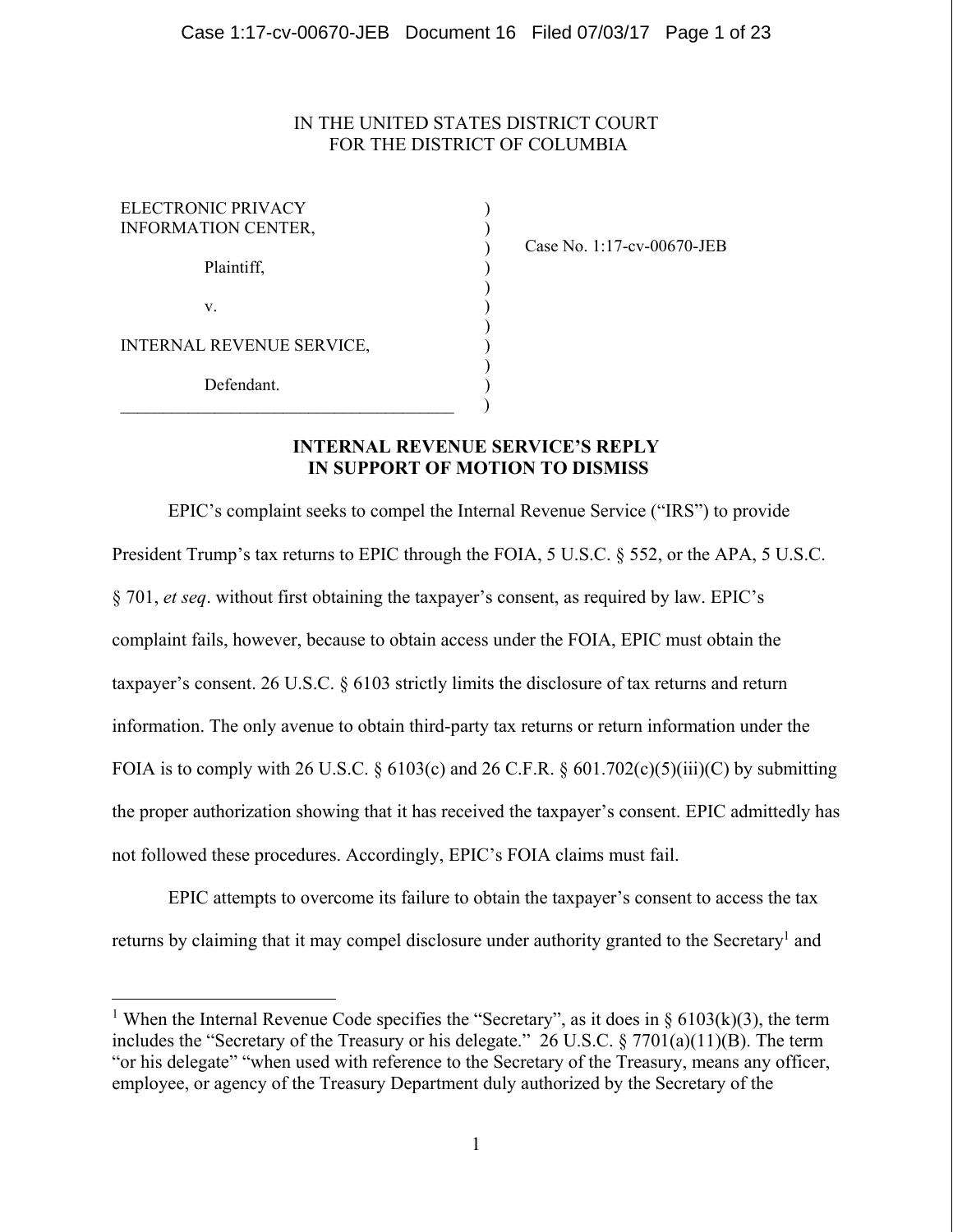#### Case 1:17-cv-00670-JEB Document 16 Filed 07/03/17 Page 2 of 23

the Congressional Joint Committee on Taxation in 26 U.S.C.  $\S 6103(k)(3)$ . That provision provides the Secretary with discretion to disclose the tax return information of a third-party taxpayer, after receiving the approval of the Congressional Joint Committee on Taxation, under certain conditions. Despite the plain language of section  $6103(k)(3)$ , EPIC claims the Court may *force* the Secretary to take that action.

EPIC claims the Court's authority to force disclosure of a third party's tax return absent consent is found either in the FOIA or the APA. But EPIC misconstrues both statutes. EPIC admittedly failed to comply with 26 U.S.C.  $\S$  6103(c) and 26 C.F.R.  $\S$  601.702(c)(5)(iii)(C) by not providing the required consent for release of the requested tax returns. As a consequence, it failed to perfect its request and no records were improperly withheld. The FOIA authorizes a court to order an agency to disclose records that it improperly withheld. But tax returns and return information requested by a third party are not improperly withheld if the FOIA request does not have the taxpayer's consent. 26 U.S.C. § 6103; *see also* 5 U.S.C. § 552(b)(3); *Lehrfeld v. Richardson*, 132 F.3d 1463, 1466 (D.C. Cir. 1998) (quoting the *Tax Analysts* decision, the *Lehrfeld* Court stated, "[T]hrough § 6103, Congress charged these two agencies and their employees with the duty of protecting return information from disclosure to others within the federal government, and to the public at large."); *Tax Analysts v. IRS*, 117 F.3d 607, 611 (D.C. Cir. 1997) (Section "6103 is a statute specifically exempting certain matters from disclosure to the general public and leaving the IRS with no discretion to reveal those matters publicly.")

EPIC's attempts to use the APA to obtain the third party tax returns similarly fail. The APA authorizes a court to direct agency action under certain conditions, but does not authorize a

Treasury directly, or indirectly by one or more redelegations of authority, to perform the function mentioned or described in the context..." 26 U.S.C.  $\frac{5}{9}$  7701(12)(A)(i).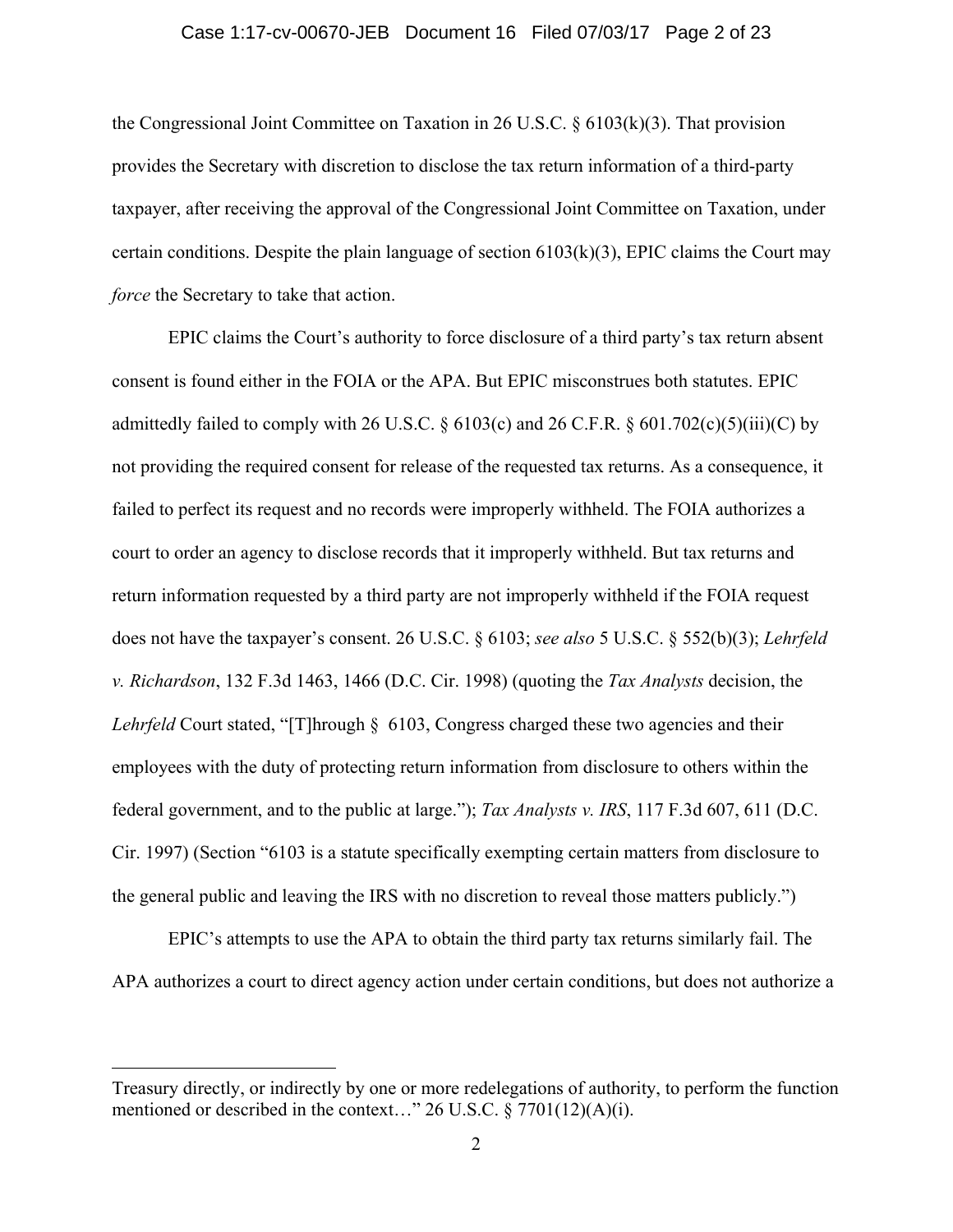### Case 1:17-cv-00670-JEB Document 16 Filed 07/03/17 Page 3 of 23

court to direct actions within an agency's discretion. EPIC cannot use the APA to compel the Secretary or his delegate to determine that a misstatement of fact has been made and that it is necessary for tax administration to disclose return information in response. Nor can EPIC use the APA to compel the Secretary or his delegate to request that the Joint Committee on Taxation approve the release of third-party return information. And, of course, the APA would not apply in any way to the Joint Committee on Taxation's necessary approval. 5 U.S.C. § 551(1)(A). In any event, the APA does not apply when, as here, another statute such as the FOIA provides an adequate remedy, even if EPIC's failure to obtain consent means that it is not entitled to relief under the FOIA. In this case, the FOIA provides a procedure for obtaining the exact relief EPIC seeks: EPIC **may** obtain the requested third-party tax returns under FOIA if and when it obtains the necessary consent from the third party.<sup>2</sup>

Moreover, EPIC lacks standing to pursue its APA claims, as it has not demonstrated an informational injury under any particular statute and it has not demonstrated that a favorable decision would "likely" redress its injury. Finally, the Court should dismiss EPIC's complaint because it fails to state a claim upon which relief can be granted, as the IRS properly closed the FOIA request and the FOIA does not turn an otherwise discretionary act into a mandatory act.

## **I. 26 U.S.C. § 6103(C) AND 26 C.F.R. 601.702(C)(5)(III)(C) PRESCRIBE THE PROCEDURE FOR A MEMBER OF THE PUBLIC TO ACCESS THIRD-PARTY TAX RETURNS UNDER THE FOIA.**

As we explained in our opening brief, FOIA permits access to records unless the records sought are otherwise exempt from disclosure. Tax returns and return information are exempt

 $2$  Even if EPIC overcame the procedural hurdles in its path, allowing IRS to process, the First and Second Records Requests substantively, disclosure of the records might still be barred if the Secretary determined that disclosing the tax returns would seriously impair Federal tax administration. *See* 26 U.S.C. § 6103(c). "[R]eturn information shall not be disclosed to such person or persons if the Secretary determines that such disclosure would seriously impair Federal tax administration."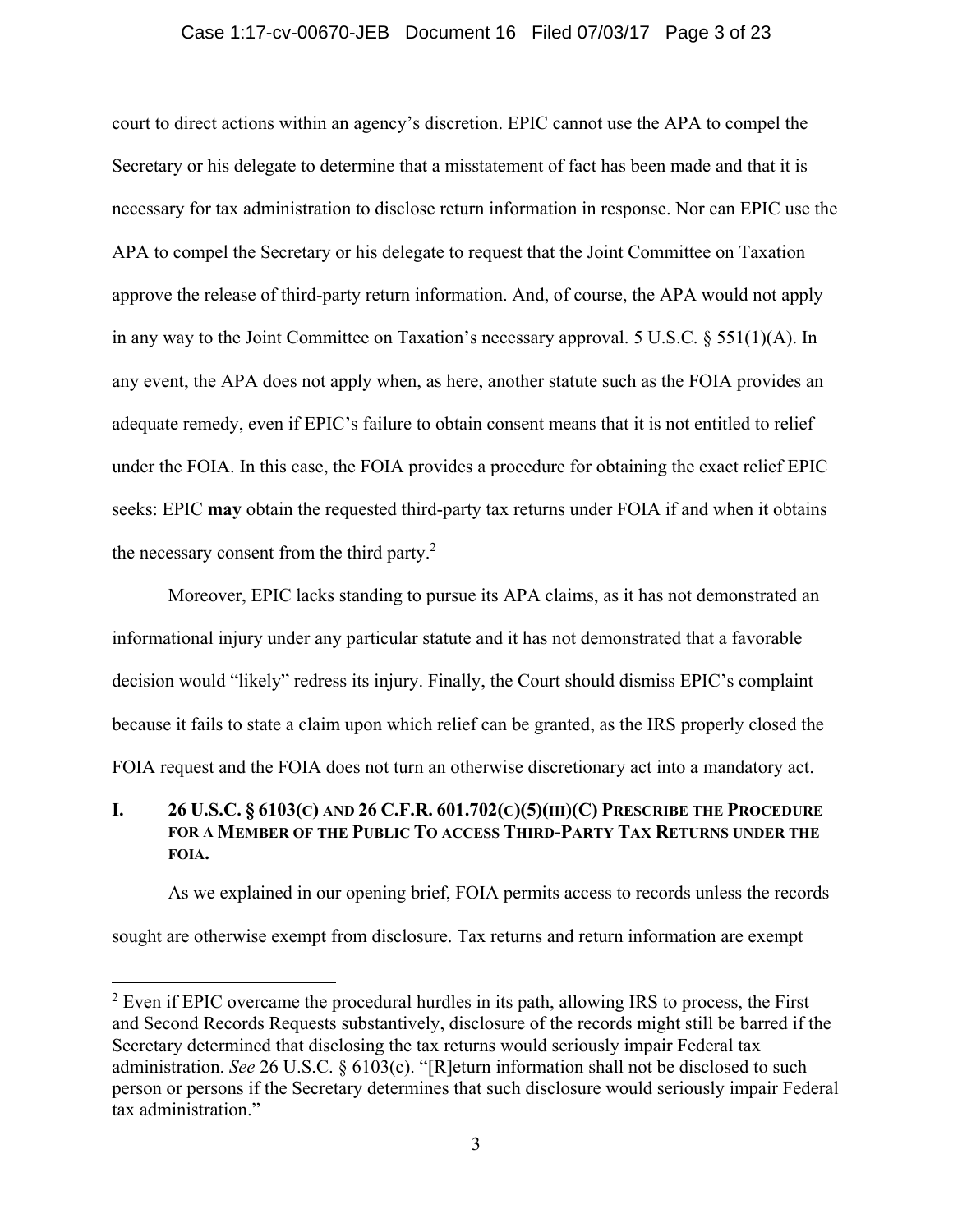#### Case 1:17-cv-00670-JEB Document 16 Filed 07/03/17 Page 4 of 23

unless the requestor demonstrates that the disclosure is not prohibited by 26 U.S.C. § 6103. The structure and purpose of 26 U.S.C. § 6103 demonstrate that EPIC may obtain third-party tax returns only when it obtains the taxpayer's consent. Section 6103(a) provides broad protection for tax returns and tax return information. The general rule under section 6103(a) is that the IRS may not disclose tax returns and return information. Violators of this statute can expect severe consequences, to include imprisonment and fines, and damages are available against the United States. *See* 26 U.S.C. § 7213(a); 26 U.S.C. § 7431.

Subsections (c) through (o) of section 6103 provide limited exceptions to the general prohibition against public disclosure of tax returns. Only one subsection, 6103(c), prescribes the procedure for obtaining tax returns of a third party by a member of the public (in which the requestor does not have a material interest).<sup>3</sup> Specifically, the requestor must submit a valid, written authorization from the taxpayer whose returns he seeks, authorizing the release of the returns to him. 26 U.S.C. § 6103(c). Without this consent, a requestor has not perfected his FOIA request and has not exhausted his administrative remedies. *Hull v. Internal Revenue Service,* 656 F.3d 1174, 1192-93 & n.10 (10th Cir. 2011); *Kalu v. Internal Revenue Service*, No. 14-998 2015 WL 4077756, at \*6 (D.D.C. July 1, 2015) (Boasberg, J.); *Dale v. Internal Revenue Service,* 238 F.Supp.2d 99, 102-103 (D.D.C. 2002).

EPIC does not claim that it submitted the proper written authorization with its First and Second Records Requests. (*See Opp'n*, generally). EPIC instead contends that it was not required

<u>.</u>

<sup>&</sup>lt;sup>3</sup> When a requestor has a "material interest" in a taxpayer, such as a partner in a partnership, the requestor may obtain returns of that taxpayer upon a sufficient showing of a material interest. 26 U.S.C. § 6103(e). Here, EPIC does not claim that it can obtain the returns it seeks under subsection (e). Other provisions allow for the disclosure of return information for specific purposes, such as to law enforcement, to state taxation authorities, and to Congress.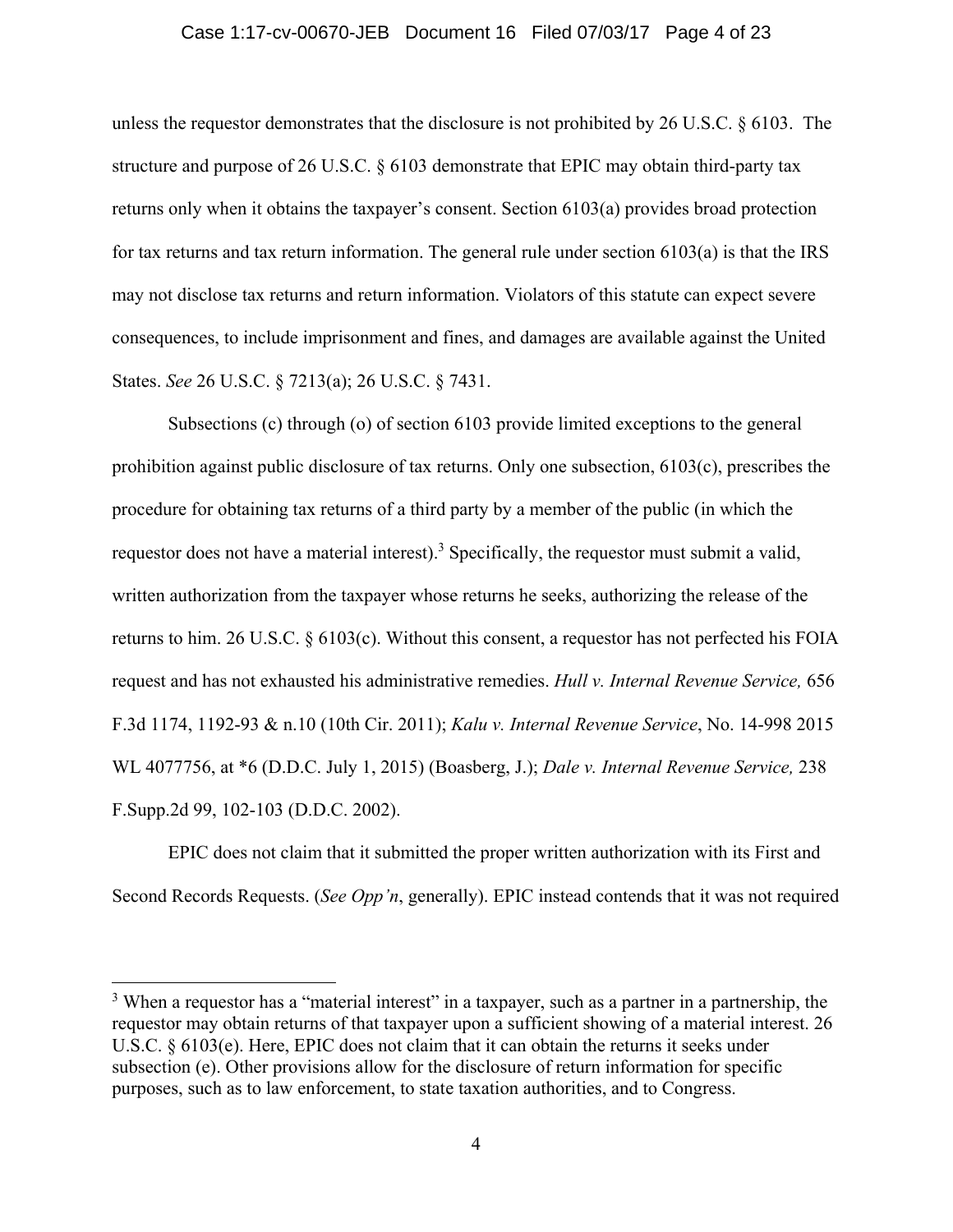### Case 1:17-cv-00670-JEB Document 16 Filed 07/03/17 Page 5 of 23

to submit the authorization required by section  $6103(c)$  and  $26$  C.F.R. §  $601.702(c)(5)(iii)(C)$ because it requested the records under section  $6103(k)(3)$ . Section  $6103(k)(3)$  gives the Secretary discretion to determine that it is necessary for tax administration to disclose return information to correct a misstatement of fact regarding a taxpayer's return or dealings with the IRS. (*Opp'n* at 7).<sup>4</sup> As explained below, subsection (k)(3) does not provide a private right of action to obtain third party return information. Nor does section  $6103(k)(3)$  allow a requestor to force the Secretary of the Treasury to seek permission from the Joint Committee on Taxation or to sidestep the requirements of section 6103(c).

 $\overline{a}$ <sup>4</sup> EPIC contends that 26 C.F.R. §  $601.702(c)(5)(iii)(C)$  (which requires written authorization from a taxpayer to disclose his or her returns to a third party) does not apply in this instance because the regulation states that, "the requester shall furnish a properly executed power of attorney, Privacy Act consent, or tax information authorization, *as appropriate*." EPIC argues in circular fashion that demanding a written authorization is not appropriate where the statute does not require a taxpayer's consent to release tax information. It asserts that, in this instance, "as appropriate" means "only to the extent appropriate," and that, because the Treasury regulation requiring a written authorization to release third-party tax return information does not apply to the EPIC's request, the words "as appropriate" are "surplusage." (*Opp'n* at 16). But EPIC ignores the plain meaning of the clause: a requester must furnish one of three types of authorizations to receive third-party tax return information depending on the request submitted, *i.e.*, whichever authorization is "appropriate" to the circumstances. For example, an attorney seeking information for a client may submit a power of attorney rather than a consent to release tax information.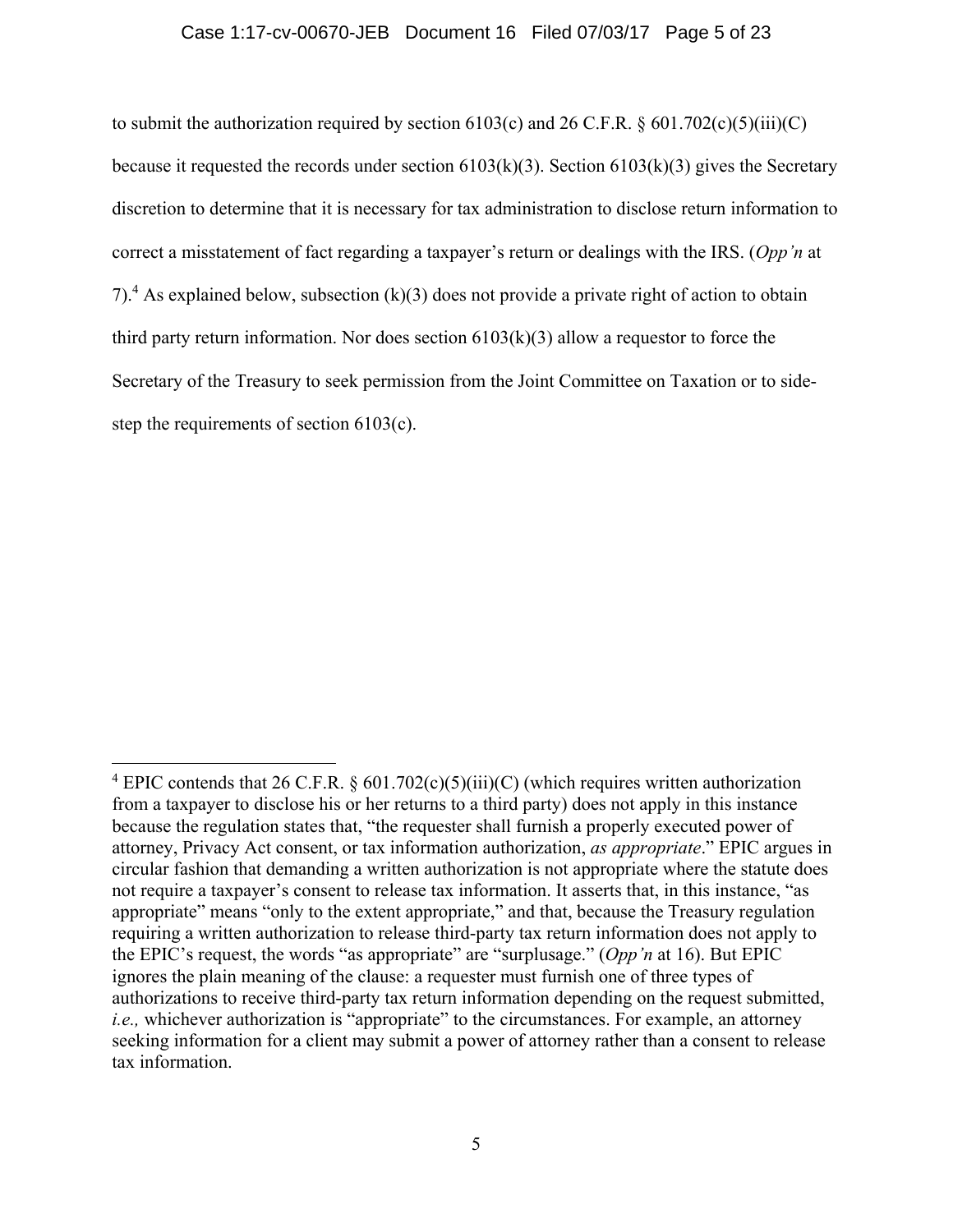### Case 1:17-cv-00670-JEB Document 16 Filed 07/03/17 Page 6 of 23

Section  $6103(k)$  authorizes certain disclosures for purposes of tax administration.<sup>5</sup> Subsection  $(k)(3)$  allows the Secretary<sup>6</sup> to release tax information after determining, in his discretion, that such a release to correct a published or disclosed misstatement of fact is necessary for tax administration, and, then, only after seeking and obtaining the approval of the Congressional Joint Committee on Taxation. Section 6103(c) is designed for third parties to obtain a taxpayer's returns and return information. In contrast, nothing in section  $6103(k)(3)$ suggests that a private party can use the FOIA to make an end-run around the clear protections provided by section 6103(c) and required by the FOIA by virtue of 5 U.S.C. § 552(a) and the implementing Treasury regulations. Similarly, nothing in section  $6103(k)(3)$  suggests that a private party can *require* the Secretary to make specific determinations in order to seek the permission of the Joint Committee on Taxation to disclose information about a specific taxpayer.

"'[T]he starting point for interpreting a statute is the language of the statute itself.'" *Hallstrom v. Tillamook County*, 493 U.S. 20, 25 (1989) (*quoting Consumer Prod. Safety* 

<sup>&</sup>lt;sup>5</sup> "Tax administration" is defined in 26 U.S.C.  $\S$  6103(b)(4) as:

**<sup>(</sup>i)** the administration, management, conduct, direction, and supervision of the execution and application of the internal revenue laws or related statutes (or equivalent laws and statutes of a State) and tax conventions to which the United States is a party, and

**<sup>(</sup>ii)** the development and formulation of Federal tax policy relating to existing or proposed internal revenue laws, related statutes, and tax conventions, and

**<sup>(</sup>B)** includes assessment, collection, enforcement, litigation, publication, and statistical gathering functions under such laws, statutes, or conventions.

 $6$  Section 6103(k)(3) provides that "the Secretary" may disclose return information. The authority to make a determination under section  $6103(k)(3)$  and exercise the Secretary's discretion is delegated to the Director of the Privacy, Governmental Liaison and Disclosure Division, and the Chief of the Communications and Liaison Division, and may not be re-delegated. Internal Revenue Manual 1.2.49 - Delegations of Authority for Communications, Liaison and Disclosure Activities.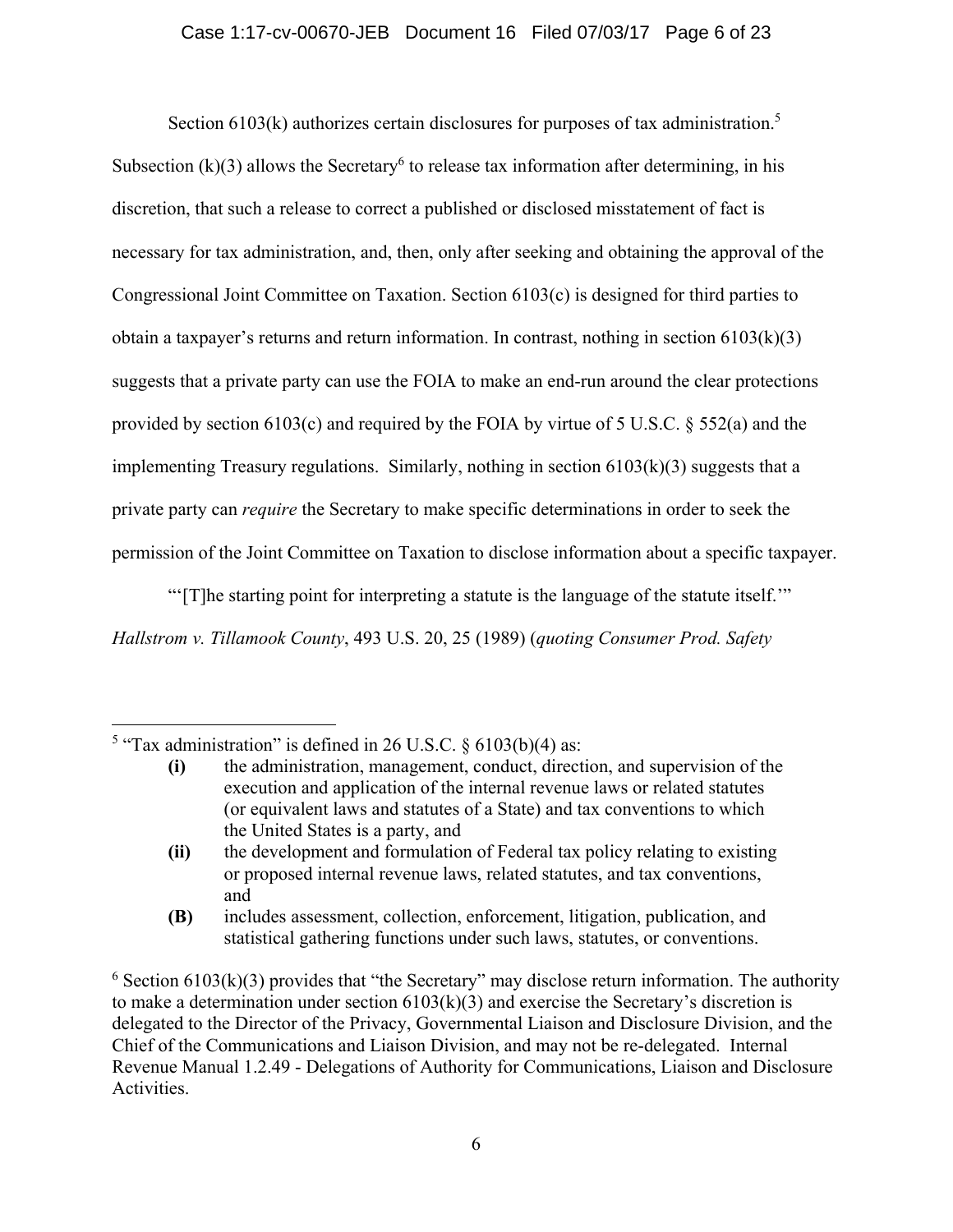*Comm'n v. GTE Sylvania, Inc.*, 447 U.S. 102, 108 (1980)). "If the statutory language is

unambiguous, in the absence of a clearly expressed legislative intent to the contrary, that

language must ordinarily be regarded as conclusive." *Reves v. Ernst & Young*, 507 U.S. 170, 177

(1993) (citations and internal quotation marks omitted).

A plain reading of section  $6103(k)(3)$  makes clear that this provision puts the disclosure of tax return information to correct a misstatement of fact within the Secretary's discretion, upon

consent of the Joint Committee on Taxation:

[T]he Secretary *may*, but only following approval by the Joint Committee on Taxation, disclose such return information or any other information with respect to any specific taxpayer to the extent necessary for tax administration purposes to correct a misstatement of fact published or disclosed with respect to such taxpayer's return or any transaction of the taxpayer with the Internal Revenue Service.

26 U.S.C. § 6103(k)(3)(emphasis added).<sup>7</sup>

 $\overline{a}$ 

The word *may* has a plain and straightforward meaning. Its inclusion in the language of the statute makes the Secretary's action permissive, rather than mandatory. "That language contains no explicit limit or condition, and we have emphasized that the "word 'may' clearly connotes discretion." *Martin v. Franklin Capital Corp*., 546 U.S. 132, 136 (2005) (*quoting Fogerty v. Fantasy, Inc*., 510 U.S. 517, 533 (1994)); *see also*, *United States v. Reeb*, 433 F.2d 381, 383 (9th Cir. 1970); *Thompson v. Clifford*, 408 F.2d 154, 158 (D.C. Cir. 1968).

<sup>&</sup>lt;sup>7</sup> While section  $6103(b)(1)$  and (2) distinguish between returns and return information, section 6103(k)(3) provides for the disclosure of return information and other information. It is possible that section 6103(k) does not permit the disclosure of returns since Congress did not include the term "returns" in (k)(3). Because for all the reasons explained in our opening brief and here, there is no procedure, much less a cause of action under the FOIA or the APA, to obtain access under section  $6103(k)(3)$ , the Court need not decide whether the Secretary may disclose returns under section  $6103(k)(3)$ .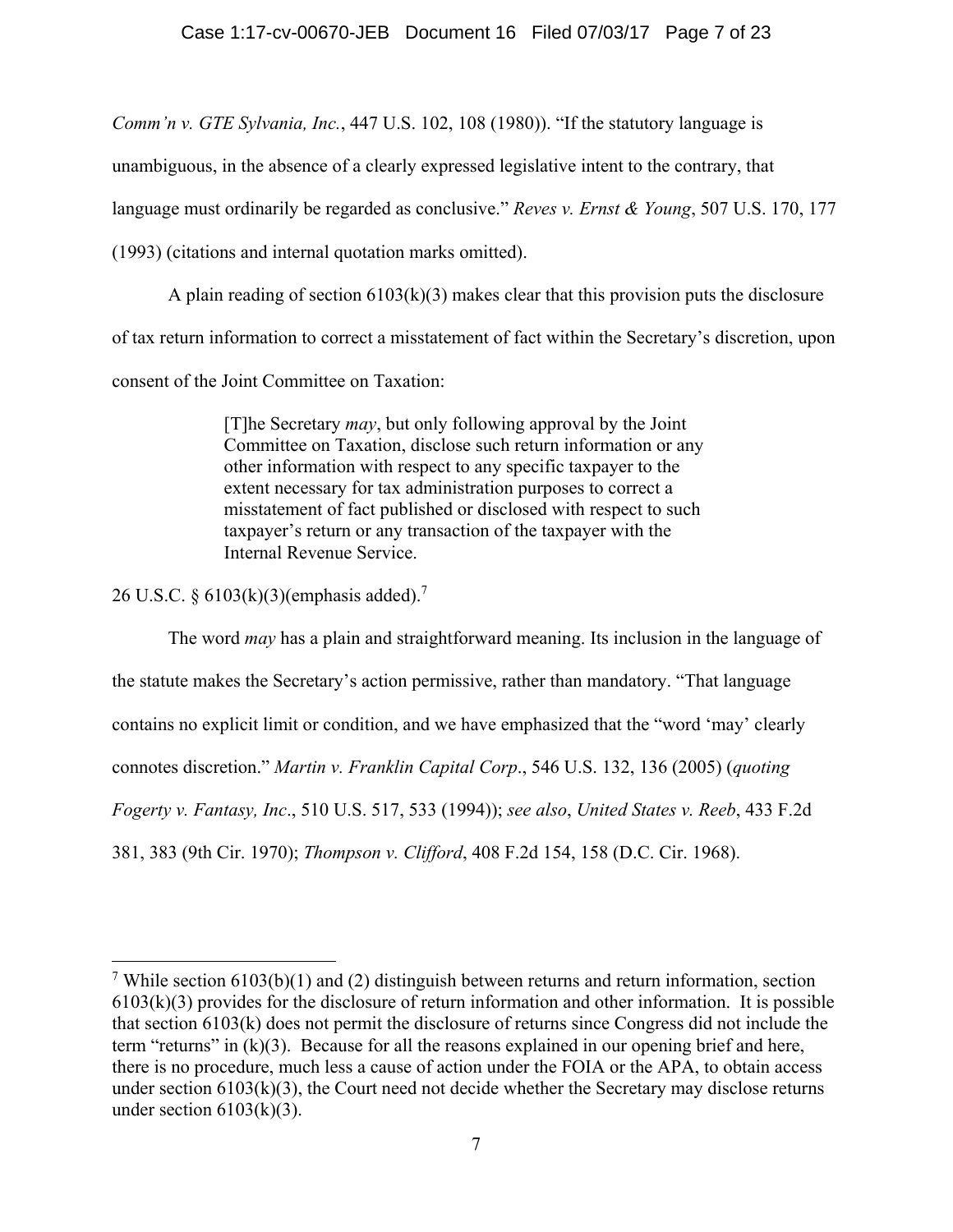### **A. 26 U.S.C. § 6103(k)(3) Does Not Allow a FOIA Requestor to Force the Disclosure of Third-Party Taxpayer Return Information.**

The statute's use of *may* is enough to put the issue to rest, but the remaining provisions in section  $6103(k)(3)$  are instructive. The phrase "to correct misstatements of fact to the extent necessary for tax administration purposes" is further evidence that Congress intended  $6013(k)(3)$ to be discretionary. The determination as to whether there is a misstatement of fact that impacts tax administration depends, in the first instance on the Secretary's judgment, and thereafter upon the judgment of the Joint Committee on Taxation members. Members of the public are not in a position to evaluate whether there has been published a misstatement of fact that affects tax administration; by law, they are not privy to the return information so as to know whether the statement published was correct or not. Similarly, the public is not in a position to determine whether a statement, even if incorrect, would affect tax administration. The Secretary or his delegate, in contrast, is in a position to evaluate whether a misstatement of fact affecting the tax administration has occurred, and whether a release of certain return information is necessary to protect the integrity of tax administration within the United States. And then, only if the members of the Joint Committee on Taxation agree with Secretary's evaluation is a disclosure permissible. Given the discretionary determinations that must be made under section  $6103(k)(3)$ , it would make little sense if members of the public could invoke the statute to force disclosure of a third-party's tax returns.<sup>8</sup>

<sup>&</sup>lt;sup>8</sup> The logical extension of EPIC's position is that the court should substitute EPIC's determination for that of the Joint Committee on Taxation. Congress intended no such absurd result. "[I]nterpretations of a statute which would produce absurd results are to be avoided if alternative interpretations consistent with the legislative purpose are available." *Griffin v. Oceanic Contractors, Inc*., 458 U.S. 564, 575 (1982). EPIC cannot usurp for itself the determinations of the Secretary and the Joint Committee required under 26 U.S.C. § 6013(k)(3).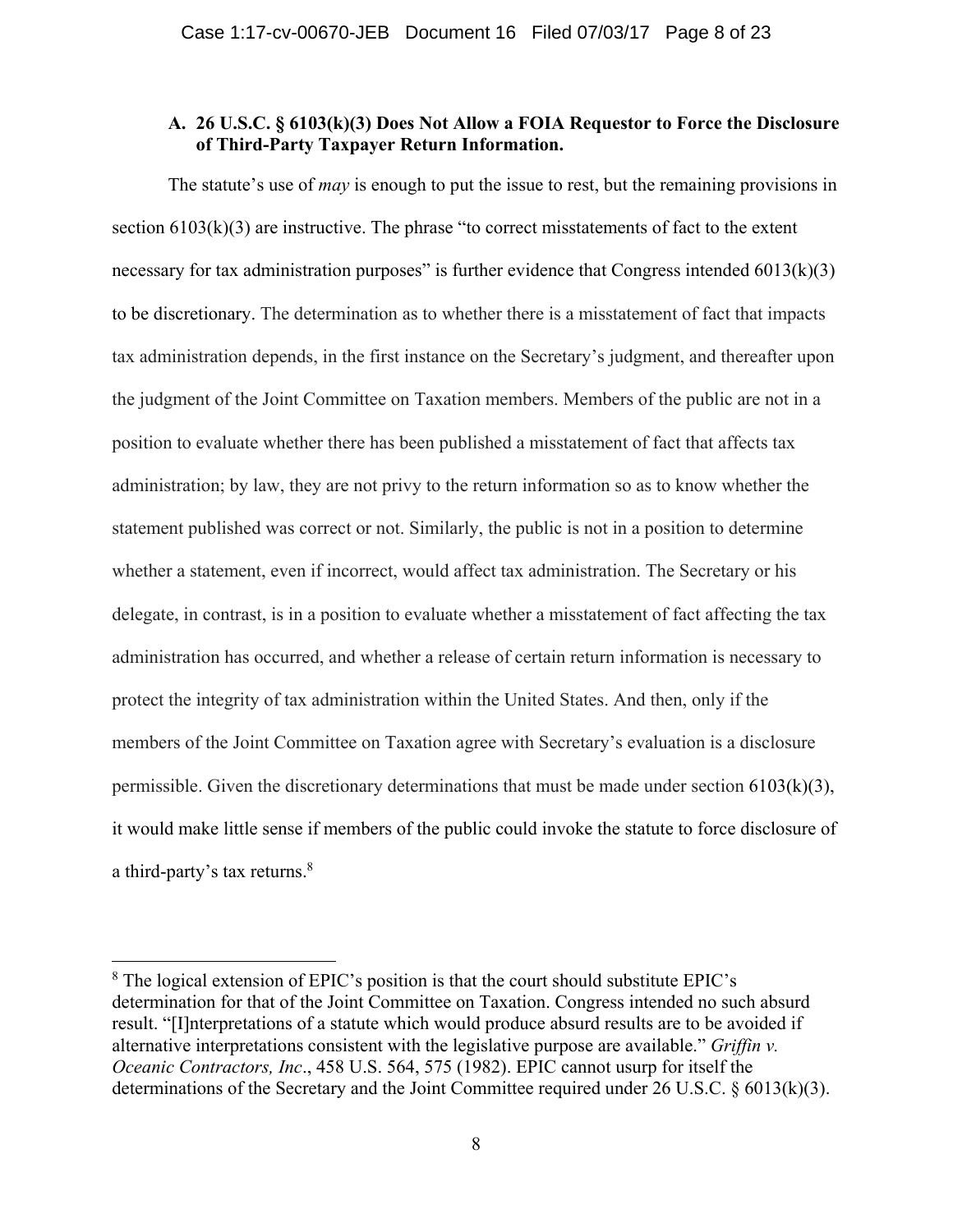### Case 1:17-cv-00670-JEB Document 16 Filed 07/03/17 Page 9 of 23

The examples EPIC provides in its brief in opposition illustrate this point. EPIC points to two instances where the IRS, via the Secretary or his delegate, asked the Joint Committee on Taxation for permission to release taxpayer return information under 26 U.S.C.  $\frac{6403(k)(3)}{26}$ . (*See Opp'n* at 15). In both instances, the Secretary determined that certain misstatements of fact had eroded public confidence or otherwise damaged the tax administration system. It is clear that the Secretary, based upon his own expertise and specialized knowledge of the system of taxation, determined that a threat existed to the integrity of the administration of tax and pursued such a disclosure. *See, e.g.*, IRS, *Commissioner Egger's Remarks on Abusive Tax Shelters* (Oct. 6, 1981), 1981 WL 176410 at \*3 ("We think it is essential, despite the cost and effort, to enforce the laws violated by these individuals, and to demonstrate to the public that these tactics should not be attempted by others."). Notably, but unsurprisingly, EPIC cannot point to a single instance in which a court ordered the disclosure of records under the FOIA in conjunction with section  $6103(k)(3)$ .<sup>9</sup> EPIC's attempt to force its nonexistent right to access and use the FOIA to force disclosure of third-party tax return information absent the consent of the third party has no legal support.

# **B. Allowing the Public to Obtain Disclosure of Third-Party Tax Return Information under 26 U.S.C. § 6103(k)(3) Would Conflict with 26 U.S.C. § 6103(a).**

As discussed above, 26 U.S.C. § 6103(a) broadly protects tax return information from disclosure, subject to enumerated exceptions. EPIC asserts that, because it has identified what it calls conflicting public statements regarding the sought-after tax returns, it is entitled to pair the FOIA with section  $6103(k)(3)$  to seek the disclosure of a third-party's tax returns without the

<sup>&</sup>lt;sup>9</sup> The Service could not find a case in which the Court compelled the Secretary of the Treasury to request approval to disclose third-party tax returns from the Joint Committee on Taxation.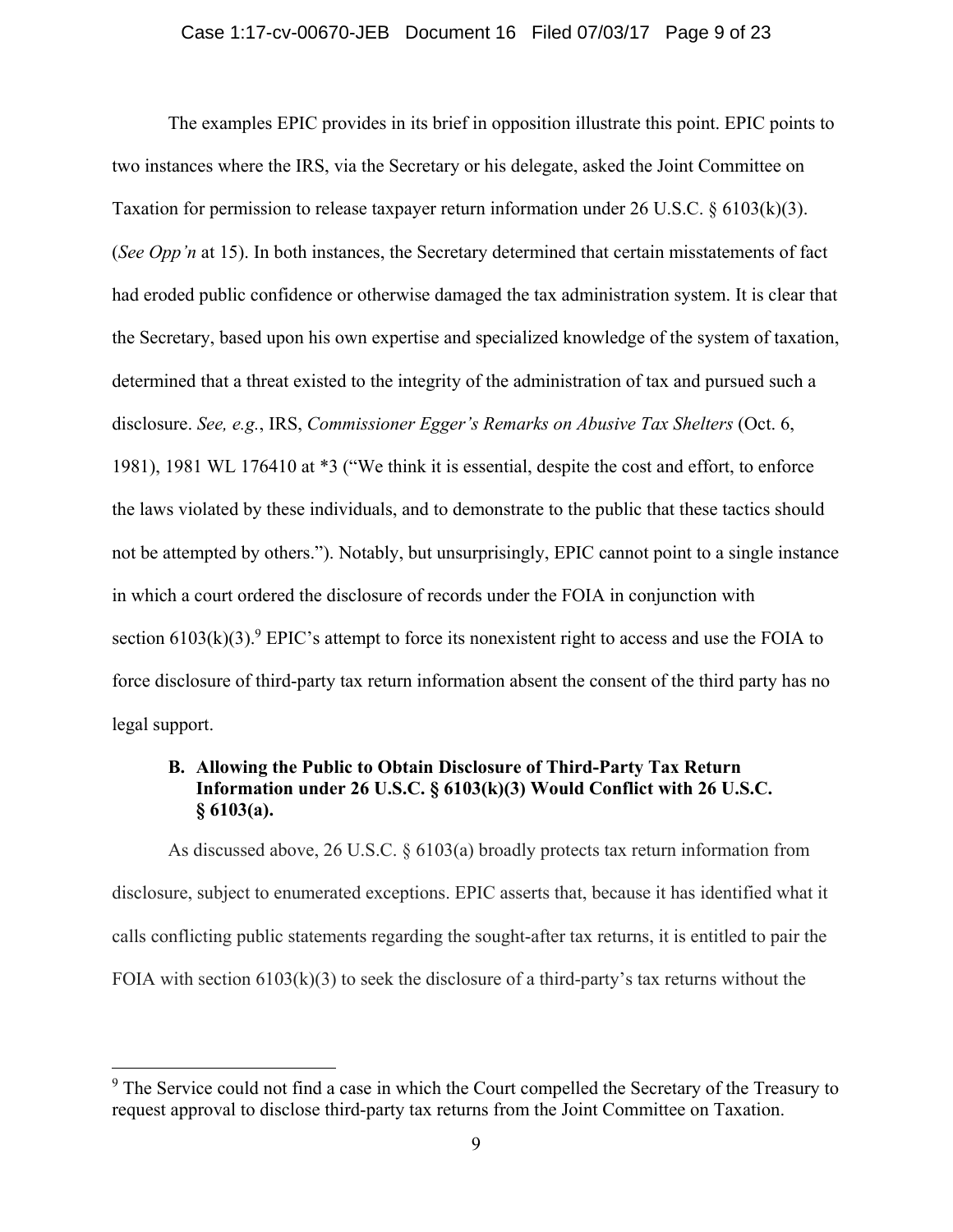#### Case 1:17-cv-00670-JEB Document 16 Filed 07/03/17 Page 10 of 23

taxpayer's consent, by forcing the Secretary to seek permission from the Joint Committee on Taxation for such a release.

EPIC's logic, if taken to its conclusion, would substantially alter the taxpayer protections in section 6103(a). Section 6103 was structured to broadly protect all returns and return information, with specific permissible disclosures for limited purposes. *See Church of Scientology of California v. I.R.S*., 792 F.2d 153, 158–59, (D.C. Cir. 986) ("We think similarly heightened protection was intended with regard to tax information, in order to encourage the full, voluntary self-assessment of taxes upon which our internal revenue system largely depends."), *aff'd*, 484 U.S. 9 (1987). Individuals seeking a third-party taxpayer's protected returns or return information have a statutory provision that allows their access. *See* 26 U.S.C. § 6103(c). EPIC contends, however, that section  $6103(k)(3)$ , which was designed to allow the Secretary to protect tax administration by correcting misstatements when necessary, provides an alternate method of obtaining third party tax return information when a requestor is otherwise prohibited from obtaining that information. In fact, EPIC argues that 6103(k)(3) *compels* the IRS to make the necessary determinations and seek the Joint Committee on Taxation's approval whenever a FOIA request simply identifies two supposedly conflicting public statements regarding a taxpayer's return information and alleges that such a "misstatement of fact" negatively affects the tax administration of the United States. There is no basis to conclude that, in a statute crafted to protect taxpayer privacy, section  $6103(k)(3)$  should be read as compelling such actions.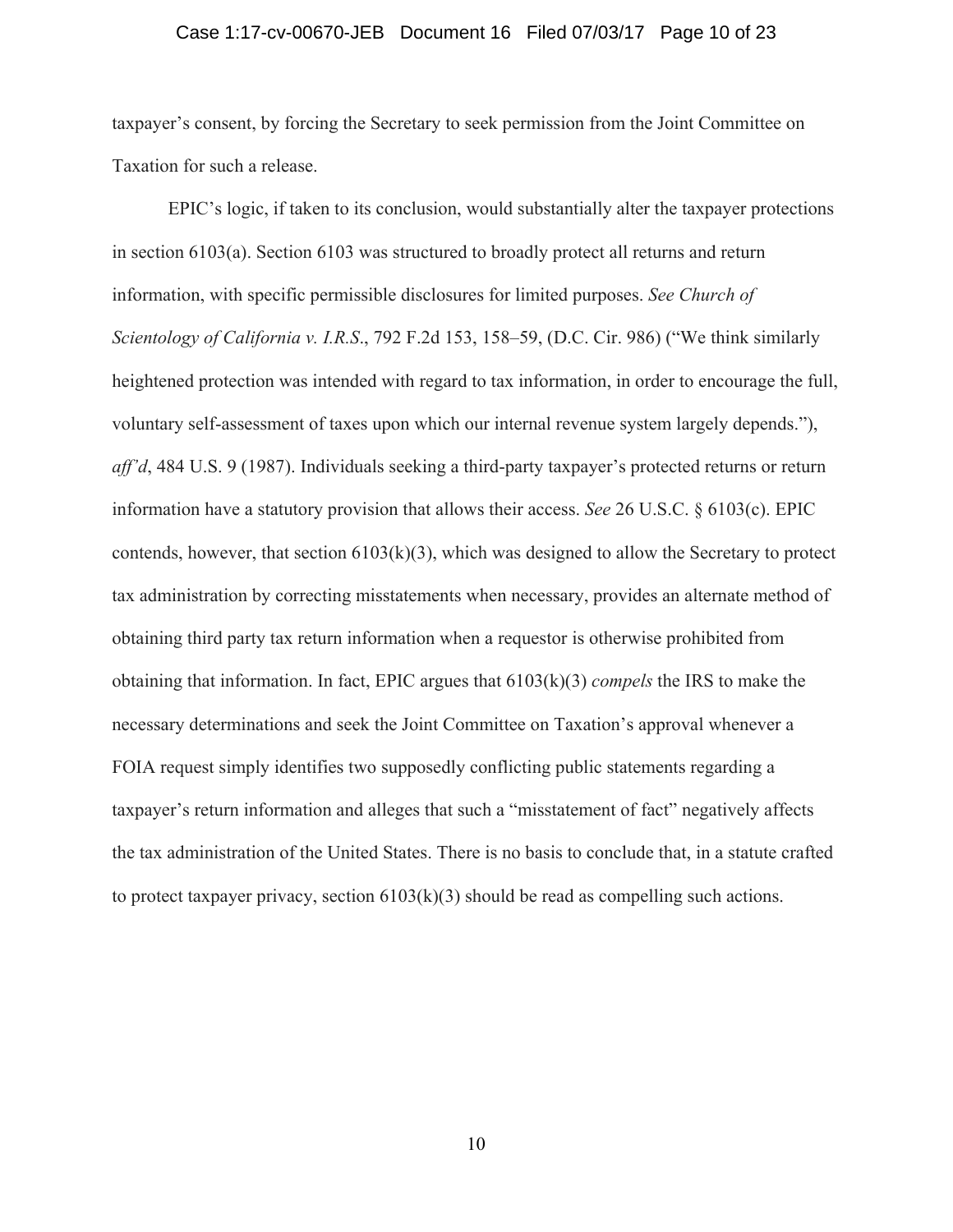### **II. THE COURT SHOULD DISMISS COUNTS IV AND V BECAUSE THE FOIA PROVIDES AN ADEQUATE REMEDY IN THIS CASE.**

 The parties agree that relief is unavailable under the APA when the FOIA provides an adequate remedy. *Pl. Opp'n* at 23; 5 U.S.C. § 704 ("Agency action made reviewable by statute and final agency action for which there is no other adequate remedy in a court are subject to judicial review."); *Citizens for Responsibility and Ethics in Washington ("CREW") v. U.S. Dep't of Justice*, 846 F.3d 1235, 1245 (D.C. Cir. 2017). EPIC incorrectly contends, however, that its APA claims should remain because the FOIA does not provide an adequate remedy in this case.

# **A. EPIC Incorrectly Conflates the Concepts of "Remedy" and "Relief."**

 EPIC's opposition is based on a misunderstanding of the law. EPIC conflates the ideas of "remedy" and "relief" to suggest that if it does not receive the *relief* it requests, then the FOIA has failed to provide an adequate *remedy*. But whether the FOIA provides an adequate remedy is an entirely distinct question from whether EPIC is entitled to relief. *See CREW*, 846 F.3d at 1246.

 "Relief" is the result that a Plaintiff seeks in his case. Here, the relief EPIC seeks is the disclosure of President Trump's tax returns.<sup>10</sup> By contrast, a "remedy" is the availability of relief in the statute. *See CREW*, 846 F.3d at 1244 (describing remedy as the "availability of the relief sought" in the FOIA). Here, the FOIA provides the *remedy* EPIC seeks – it provides a mechanism for obtaining agency records. Put simply, EPIC seeks the disclosure of records, and

 $10$  EPIC also asks the Court for other relief, such as to "hold unlawful and set aside the IRS" rejection of EPIC's FOIA Request" and to "order Defendant to immediately conduct a reasonable search for all responsive records." (Compl., Dkt. No. 1, "Requested Relief"). However, this additional relief is not sought in its own right, but as an intermediate steps towards the release of the tax returns.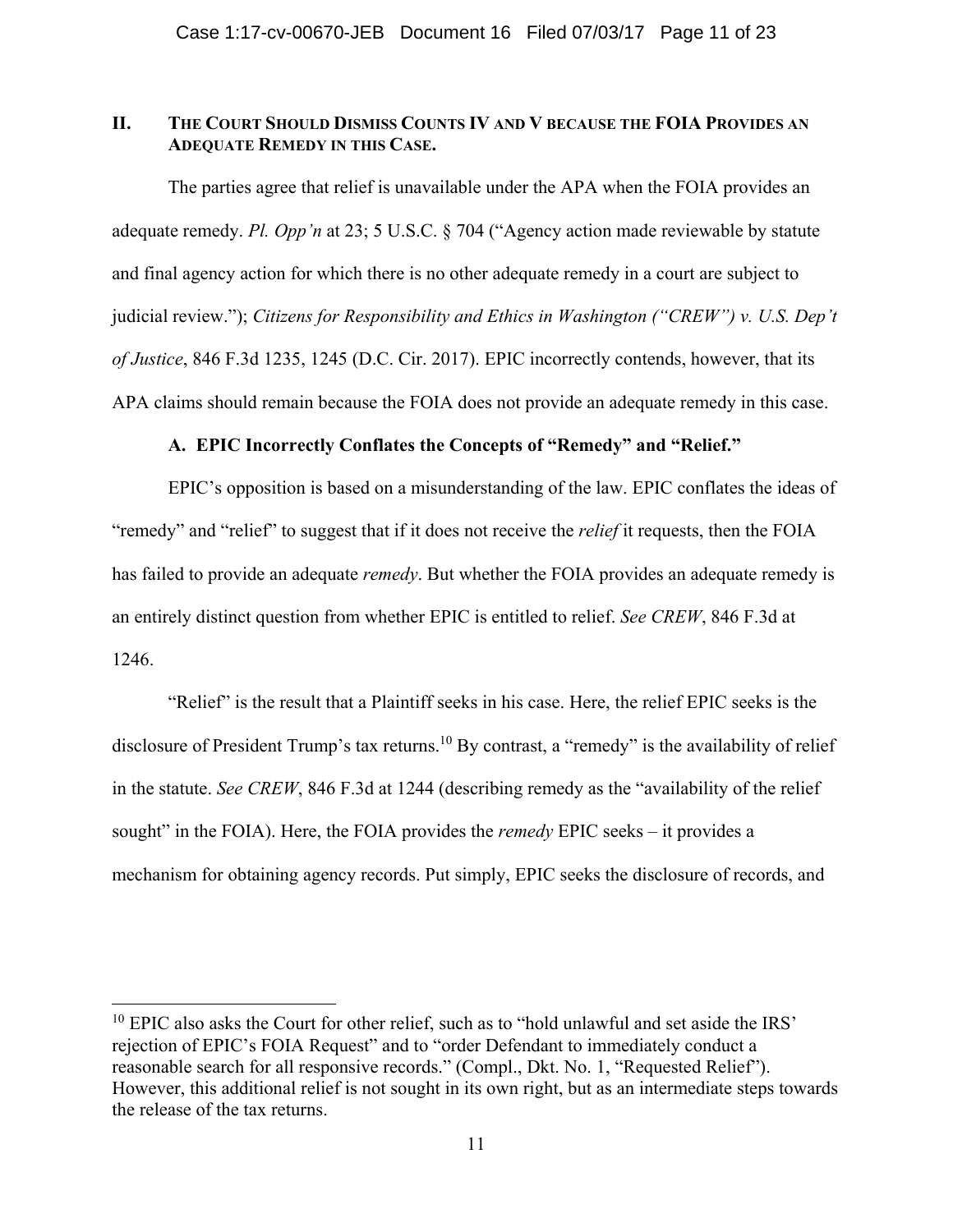#### Case 1:17-cv-00670-JEB Document 16 Filed 07/03/17 Page 12 of 23

the FOIA statute provides for the disclosure of records generally. Thus, regardless of whether EPIC is entitled to relief here, EPIC cannot maintain its claims under the APA.

 In *CREW*, the Plaintiff filed suit under the APA to compel the Department of Justice to meet its reading-room obligations under the FOIA. *CREW*, 846 F.3d at 1238. CREW brought the case as an APA claim rather than a FOIA claim because it was "[c]oncerned that FOIA's remedial provision [did] not empower a district court to order all the relief necessary to force an agency to meet its reading-room obligations." *Id.* at 1241. On appeal, the D.C. Circuit set out a two-step framework for determining whether an adequate remedy existed under the FOIA to preclude APA review. First, a court should determine whether the FOIA statute gives it "the power" to provide the requested relief. *Id.* at 1242-43. If the relief sought is available under the FOIA, the APA claim is precluded and the inquiry ends there. *Id.* at 1241.

But when the requested relief is not available under the FOIA, the court must move on to the second step, and determine whether the relief that *is* available under the FOIA provides an "adequate remedy." *Id.* at 1244. An adequate remedy exists where there is "'clear and convincing evidence' of 'legislative intent' to create a special, alternative remedy and thereby bar APA review." *Id.* (*citing Garcia v. Vilsack*, 563 F.3d 519, 523 (D.C. Cir. 2009)). The requisite legislative intent exists where Congress has provided "an independent cause of action or an alternative review procedure" or a "*de novo* district court review of a claim." *Id.* 

The *CREW* Court held that the FOIA offered an "adequate remedy" within the meaning of 5 U.S.C. § 704, because the FOIA's "special and adequate review procedure[s]" exhibited the requisite Congressional intent to provide an adequate substitute. *Id.* at 1245. Importantly, the D.C. Circuit also noted the difference between its conclusion that the FOIA provided an adequate remedy, and CREW's assertion that it was entitled to relief. The Court made clear that its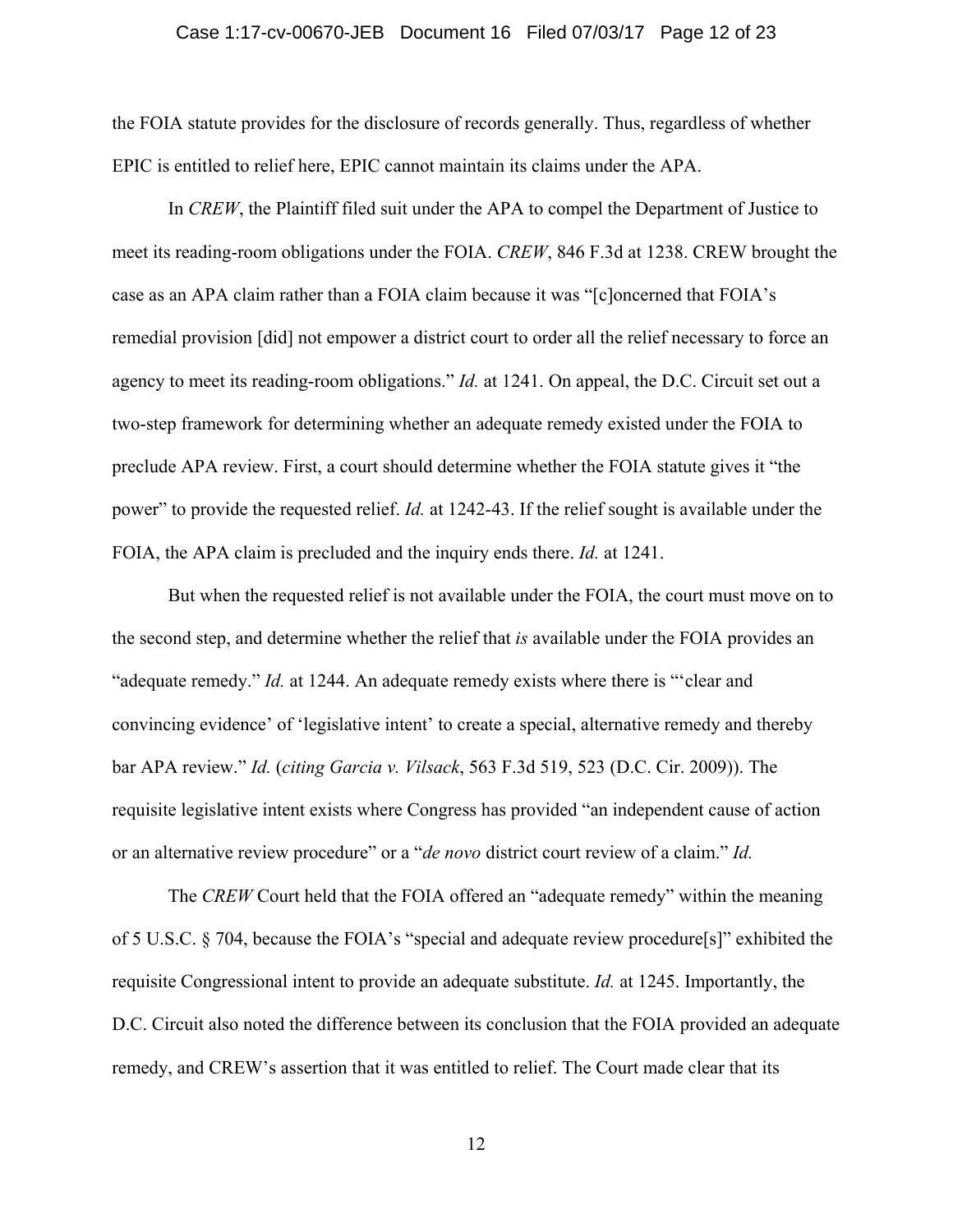#### Case 1:17-cv-00670-JEB Document 16 Filed 07/03/17 Page 13 of 23

"determination that FOIA [was] the proper vehicle for CREW's claim [was] entirely distinct from the question of whether CREW [was] entitled to relief." *Id.* at 1246. The Court further stated that "even if CREW prevail[ed] on the merits, our conclusion that certain relief is *available* under the FOIA says nothing about its propriety in a certain case." *Id.* 

In this case, the FOIA provides a mechanism for the disclosure of agency records – which is the ultimate relief EPIC seeks – and so an action under the APA is unavailable. But even if EPIC contends that it is seeking specific forms of relief not contemplated by the FOIA, EPIC's APA claims fail because the remedies provided for by the FOIA are adequate ones, and Congress intended the FOIA to preclude review under the APA.

Despite the D.C. Circuit's clear distinction between "remedy" and "relief," EPIC insists that if *relief* is denied under the FOIA, then its APA claims should be allowed. (*Opp'n* at 23). EPIC is simply wrong on this point and its argument ignores the teaching of *CREW*. EPIC also incorrectly states that "the IRS argues that FOIA does not provide a *remedy* because EPIC did not obtain a written taxpayer authorization." (*Opp'n* at 23). The IRS certainly believes that EPIC is not entitled to *relief* under the FOIA because EPIC did not obtain a written taxpayer authorization; however, the FOIA absolutely provides an adequate *remedy*.

### **B. EPIC's Reliance on** *Pohl* **and** *Roberts* **Is Misplaced.**

 EPIC relies on two cases to support its argument that judicial review remains available under the APA. However, these cases cannot support the weight of EPIC's argument.

 In *Pohl v. EPA*, the Court allowed the plaintiff's APA claims to survive because the underlying documents that Plaintiff sought were not "agency records" subject to the FOIA. *Pohl v. EPA*, No. 09-1480, 2012 WL 762083, at \*9 (W.D. Penn. Mar. 7, 2012). The FOIA could not provide an adequate remedy in *Pohl* because the EPA did not have possession of the requested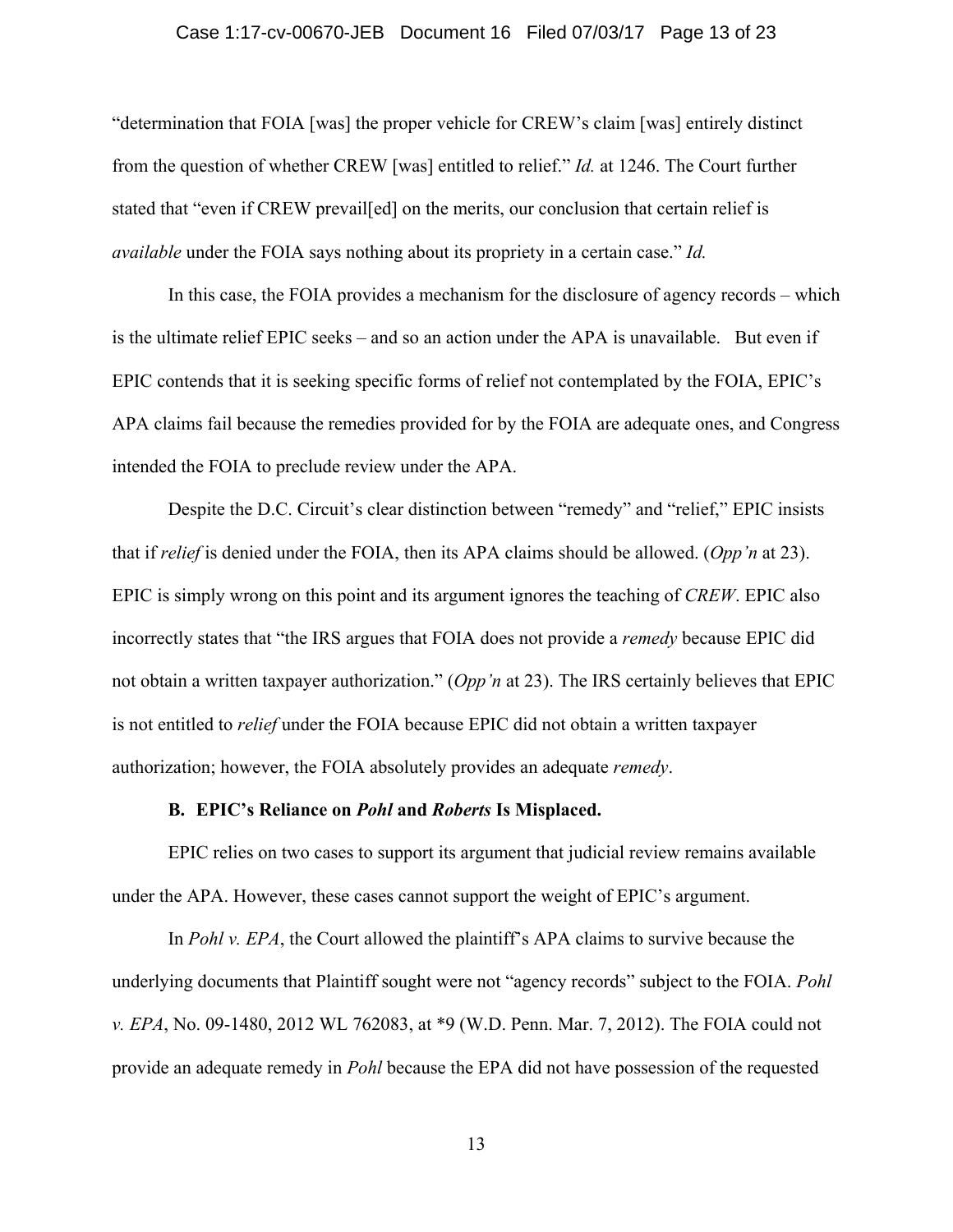#### Case 1:17-cv-00670-JEB Document 16 Filed 07/03/17 Page 14 of 23

documents, and the FOIA can only compel an agency to produce records in its possession. *Id.*  Unlike *Pohl*, the records that EPIC seeks here – to the extent they exist – would be in the possession of the IRS. Consequently, the holding in *Pohl* is inapplicable to this case.

In *Roberts v. IRS*, the Court also allowed the plaintiffs' APA claims to survive on the ground that the requested relief was unavailable under the FOIA. *Roberts v. IRS*, No. 8:13-cv-1731, 2014 WL 1724383, at \*4 (M.D. Fl. Mar. 17, 2014). Plaintiffs' complaint alleged that the IRS criminally prosecuted the Plaintiffs in bad faith, and that later, the IRS unlawfully withheld agency records about the prosecution. *Roberts v. IRS*, No. 8:13-cv-1731, Dkt. No. 1. The Complaint not only sought review of the records under the FOIA, but also sought testimony under oath from various special agents. *Id.* The Court allowed the APA claims to survive because the complaint sought other forms of relief outside the FOIA – including testimony from the special agents involved in the criminal prosecution. Unlike *Roberts*, the relief that EPIC seeks here – access and disclosure of responsive, non-exempt records – is available under the FOIA. As a result, *Roberts* is inapplicable to this case.

#### **C. The Remedies EPIC Seeks Can Be Determined at This Juncture.**

Finally, EPIC argues that "APA relief must remain available to the extent that any of EPIC's requested remedies *might* fall outside of the Court's FOIA authority." (*Opp'n* at 24) (emphasis added). EPIC suggests that it is "premature" to dismiss EPIC's APA claims at this "early stage" of litigation because it could "later turn out that an appropriate remedy is available to EPIC under the APA but not the FOIA." (*Opp'n* at 24 (*citing Powell v. IRS*, No. 16-1682, 2017 WL 2533348, at \*10 (D.D.C. June 9, 2017)).

EPIC's argument fails because the determination of remedies available under the FOIA is a purely legal matter. Unlike the *Powell* case, in which factual issues remained unresolved, the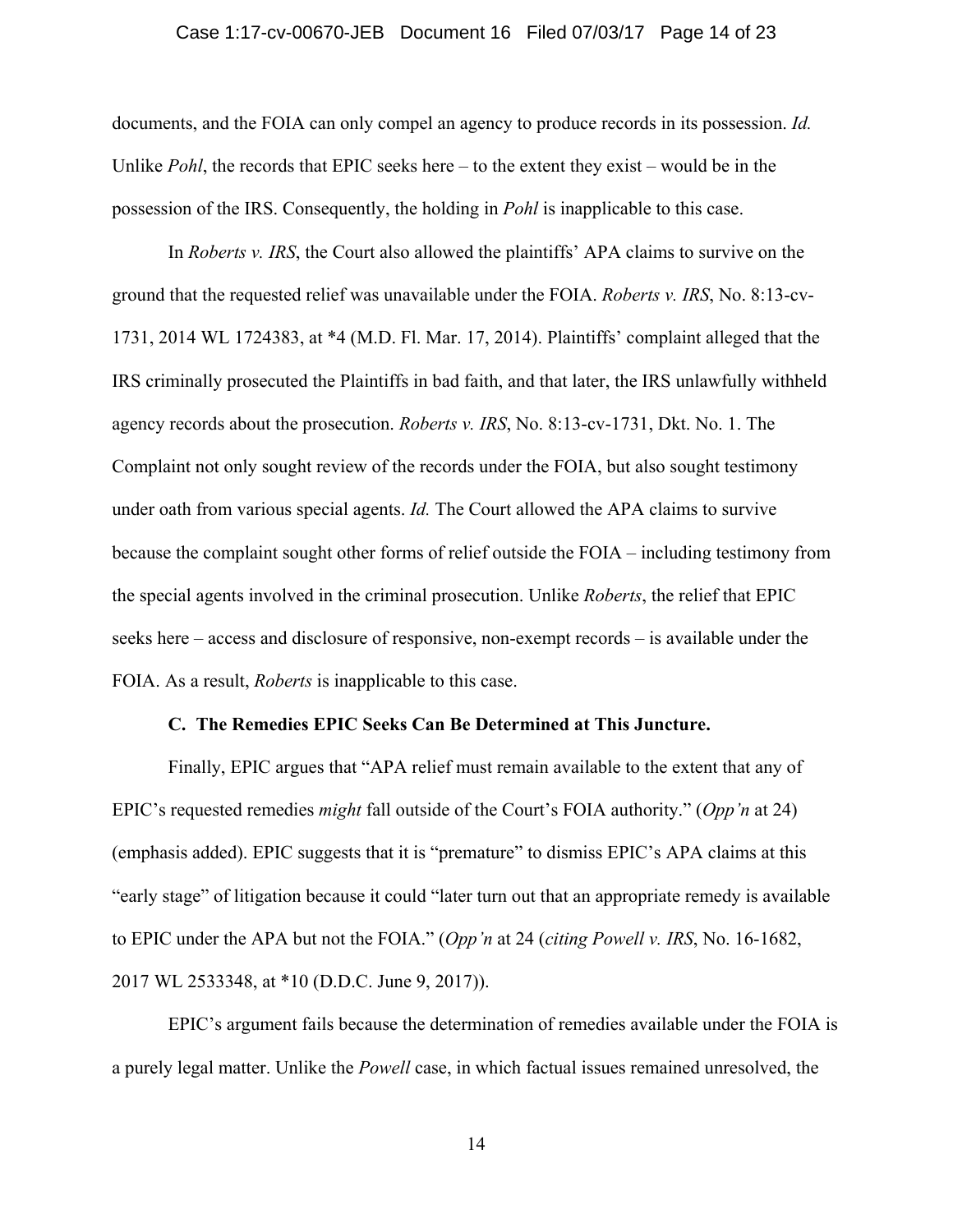#### Case 1:17-cv-00670-JEB Document 16 Filed 07/03/17 Page 15 of 23

determination of what remedies are statutorily available under the FOIA is a question of statutory interpretation. "Issues of statutory interpretation are questions of law." *Amoco Oil Co. v. United States*, 234 F.3d 1374, 1377 (Fed. Cir. 2002); *Snapp v. Unlimited Concepts, Inc*., 208 F.3d 928, 933 (11th Cir. 2000); *see also*, *United States v. Ron Pair Enterprises, Inc.*, 489 U.S. 235, 241 (1989). The remedies available to EPIC under the FOIA can be determined as a matter of law at this time. And, because the FOIA provides for the remedies EPIC seeks, the Court should dismiss EPIC's APA claims in Counts IV and V.

### **III. EPIC LACKS STANDING TO ASSERT ITS APA CLAIMS.**

 In the event that EPIC's APA claims are not precluded by the FOIA, EPIC argues that it has standing to assert its APA claims because EPIC has properly alleged that it suffered an informational injury. EPIC's argument fails because it requires conflating two separate statutes – the FOIA and 26 U.S.C.  $\S 6103(k)(3)$  – in order to achieve the necessary "informational injury." EPIC cannot show that its purported informational injury would be redressed by a favorable decision, as it is purely speculative as to whether the Joint Committee on Taxation would allow the release of President Trump's tax returns. Finally, EPIC's argument that its injury is within the "zone of interest" protected by 26 U.S.C.  $\S$  6103(k)(3) also fails.

To achieve standing under the APA, EPIC must show that (1) it has suffered an "injury in fact" that is "concrete and particularized" and "actual or imminent, not conjectural or hypothetical;" (2) there must exist "a causal connection between the injury and the conduct complained of;" and (3) it must be "likely, as opposed to merely speculative, that the injury will be redressed by a favorable decision." *Friends of Animals v. Jewell*, 828 F.3d 989, 991-992 (D.C. Cir. 2016) (*citing Lujan v. Defenders of Wildlife*, 504 U.S. 555, 560-61 (1992)). EPIC must also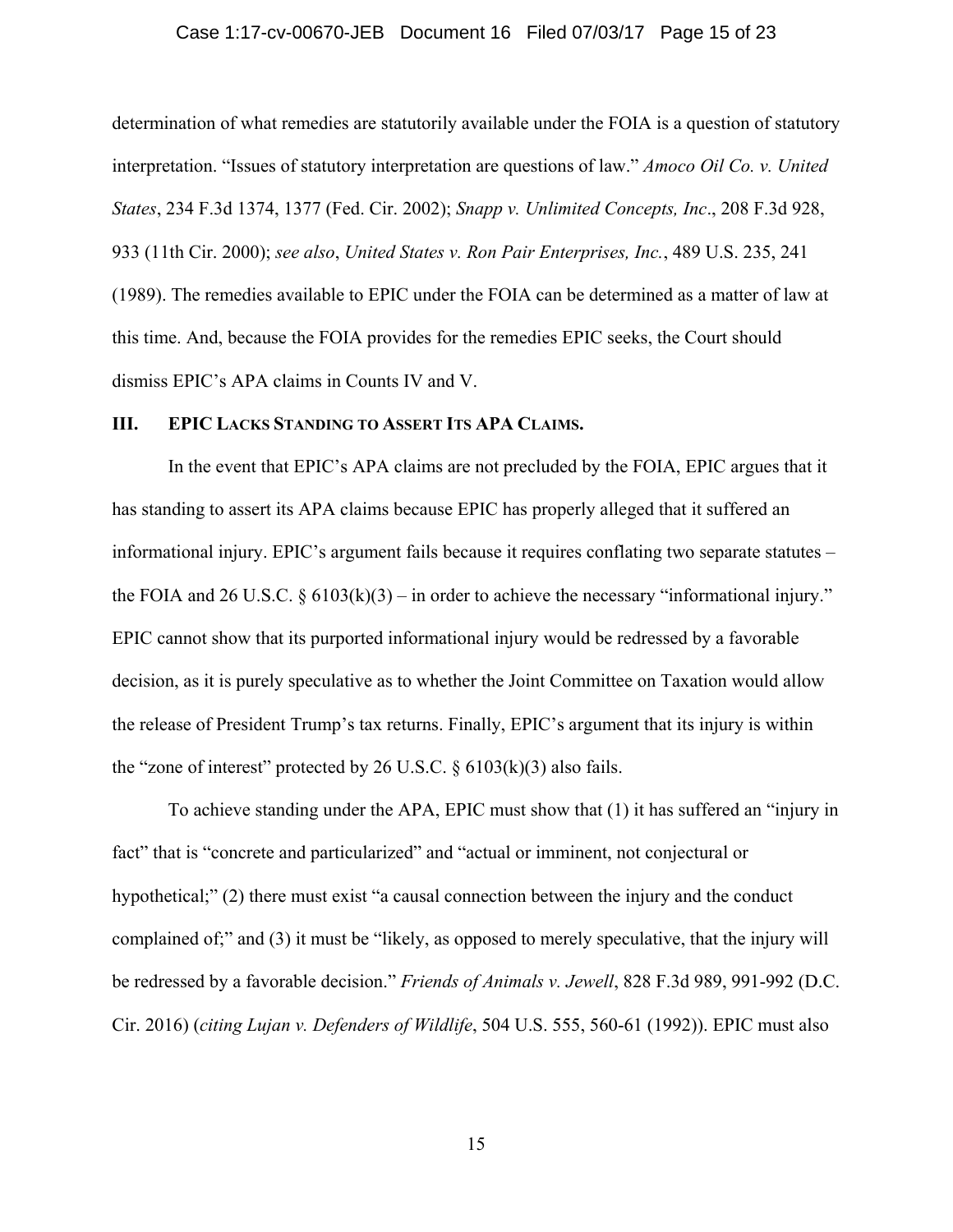show why it is within the zone of interests of section 6103(k)(3). *See Water Transp. Ass'n v. I.C.C.*, 819 F.2d 1189, 1193-94 (D.C. Cir. 1987).

### **A. EPIC Fails to Show It Has Suffered an Informational Injury under Any Particular Statute.**

 EPIC alleges that it has suffered an informational injury. "A plaintiff suffers sufficiently concrete and particularized informational injury where the plaintiff alleges that: (1) it has been deprived of information that, on its interpretation, a statute requires the government or a third party to disclose to it, and (2) it suffers, by being denied access to that information, the type of harm Congress sought to prevent by requiring disclosure." *Friends of Animals*, 828 F.3d at 992. With respect to Count V, EPIC alleges it submitted FOIA requests, that it has not received a response to its request because the IRS "unlawfully failed to seek permission from the Joint Commission (*sic*) on Taxation to release the records EPIC has requested," and that EPIC has been "harmed" by the delay created by the IRS' failure to seek permission from the JCT. (*Opp'n* at 21).

 EPIC lacks standing for Count V because it attempts to combine two statutes together – the FOIA and 26 U.S.C.  $\S 6103(k)(3)$  – to confer the requisite "informational injury" needed to achieve standing. EPIC conspicuously never states which "statute" it is that "requires the government . . . to disclose to it" the information. (*Opp'n* at 21). Instead, EPIC makes vague assertions that "it was deprived of information that . . . a statute requires the government . . . to disclose to it" and that EPIC was denied what it was owed by statute." (*Opp'n* at 21).

 EPIC must conflate the two statutes – the FOIA's mandate that agencies "make records promptly available" upon request, and 26 U.S.C.  $\S$  6103(k)(3)'s discretionary exception to the rule of confidentiality – in order to create the appearance of informational standing in Count V. But for all the reasons explained in our opening brief and above, neither statute provides the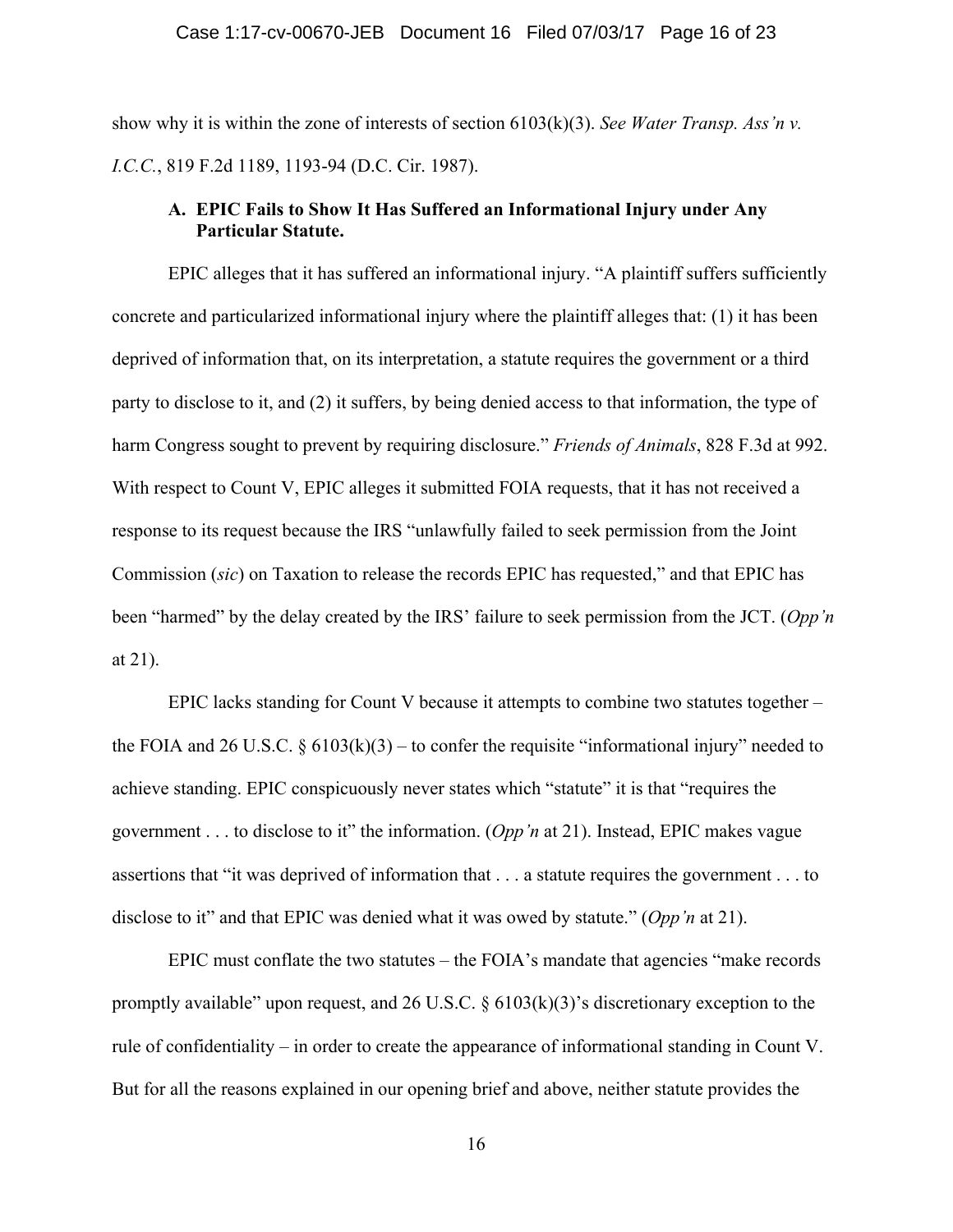relief EPIC seeks, and combining them adds nothing. EPIC cannot pick elements from each statute, ignoring the words it finds unhelpful, in order to cobble together a claim of informational injury.

# **B. EPIC Lacks Standing Because It Fails to Demonstrate that Its Informational Injury Would Be Redressed by a Favorable Decision.**

To demonstrate standing, EPIC must show that it is "likely, as opposed to merely speculative, that the injury will be redressed by a favorable decision." *Friends of Animals v. Jewell*, 828 F.3d at 991-992 (*citing Lujan*, 504 U.S. at 560-61). Here, however, any relief is purely speculative.

Under section  $6103(k)(3)$ , return information may only be disclosed if the Secretary decides to request its disclosure and, even then, only "following approval by the Joint Committee on Taxation." But there is no guarantee that the Joint Committee on Taxation would approve such a request. EPIC seeks to have the Court do the following: (1) conclude that public misstatements of fact impairing tax administration exist and that these misstatements could be repaired with a public disclosure of the tax returns; (2) disregard the statute's clear language that the decision to seek approval from the Joint Committee on Taxation is wholly within the Secretary's discretion; and (3) order the Secretary to request approval from the Joint Committee on Taxation to disclose the returns. But even after that unlikely series of actions, there is no guarantee that the Joint Committee on Taxation would grant the Secretary's request.

The discretion of the Joint Committee on Taxation to disclose third party returns, which EPIC does not dispute, is a procedural dead end because there is no way to force the Joint Committee on Taxation to release the returns. Thus, EPIC cannot show that it is "likely" – as opposed to entirely speculative – that it would obtain the tax returns it seeks even if it received a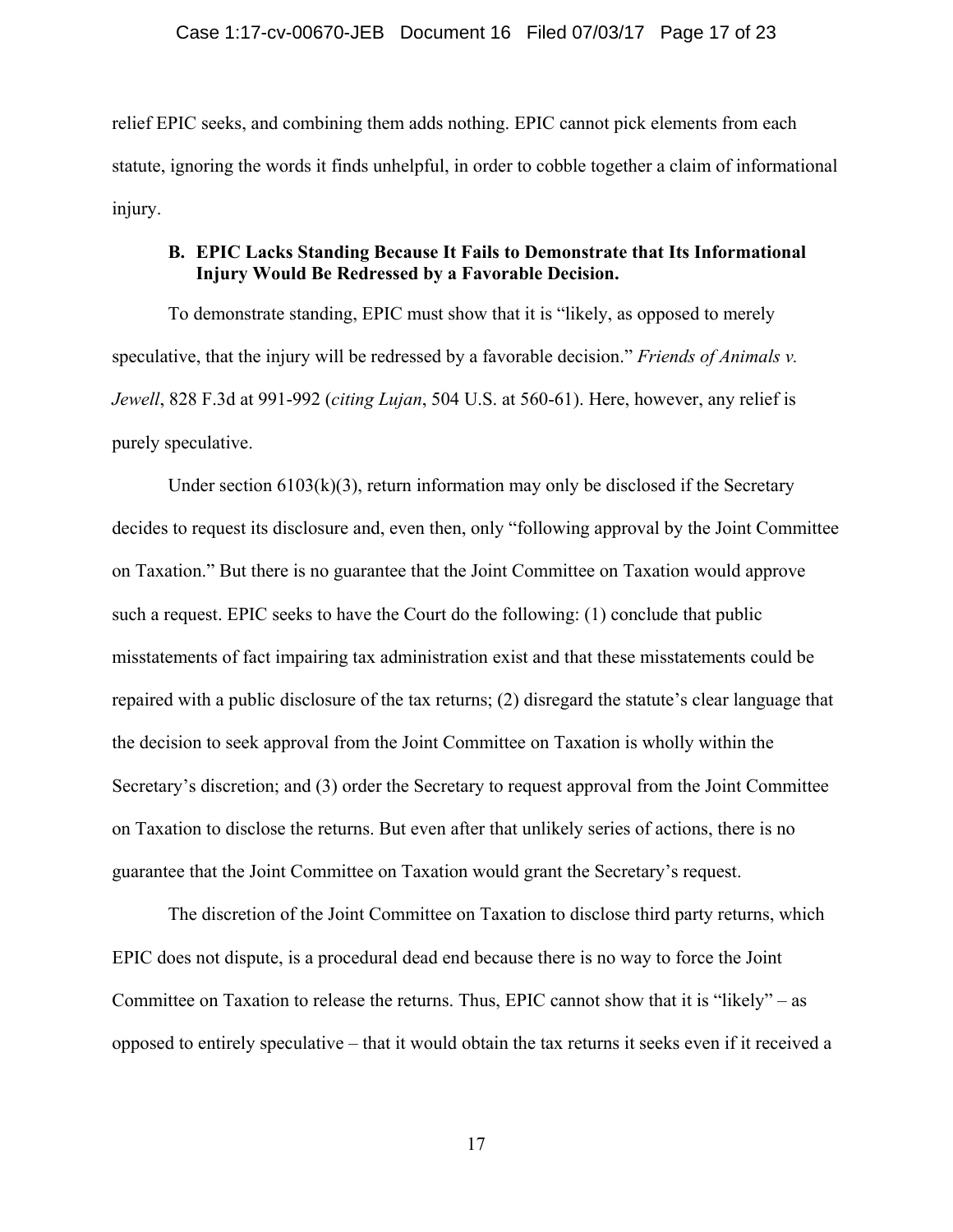favorable decision from this Court. EPIC thus cannot demonstrate that it has standing under the APA.

### **C. EPIC Lacks Standing because It Fails to Show Why It Is within the Zone of Interests Protected by 26 U.S.C. § 6103(k)(3).**

Finally, EPIC fails to show why it is within the zone of interests protected 26 U.S.C. § 6103(k)(3). *See Water Transp. Ass'n*, 819 F.2d at 1193-94. Under this prudential standing requirement, EPIC bears the burden of showing why the interest asserted by it here is one intended by Congress to be protected or regulated by the statute under which suit is brought." *Am. Friends Serv. Comm. v. Webster*, 720 F.2d 29, 50 (D.C. Cir. 1983); *Am. Inst. of Certified Public Accountants v. IRS*, 199 F. Supp. 3d 55, 61-62 (D.D.C. 2016) (Boasberg, J.), *appeal pending*.

Here, EPIC claims that it is within section  $6103(k)(3)$ 's zone of interest because "Congress intended that covered records should be public 'as a matter of policy' or when the public interest in disclosure 'outweighed any possible invasion of the taxpayer's privacy which might result.'" Similarly, EPIC claims that it is within section  $6103(k)(3)$ 's zone of interest because section 6103 allows disclosure "to the public at large" rather than "specified private individuals." (*Opp'n* at 22). But, as discussed above, there is no evidence that Congress intended private parties such as EPIC to have a say regarding whether specific third party records should be released to the public to correct a purported misstatement of fact for tax administration purposes. Instead, the plain language of section 6103(k)(3) makes clear that Congress decided to leave such questions to the discretion of the Secretary and the Joint Committee on Taxation. EPIC provides no basis for why it should be allowed to request access to records or compel disclosure under this provision, and the Court should dismiss EPIC's APA claims for lack of standing.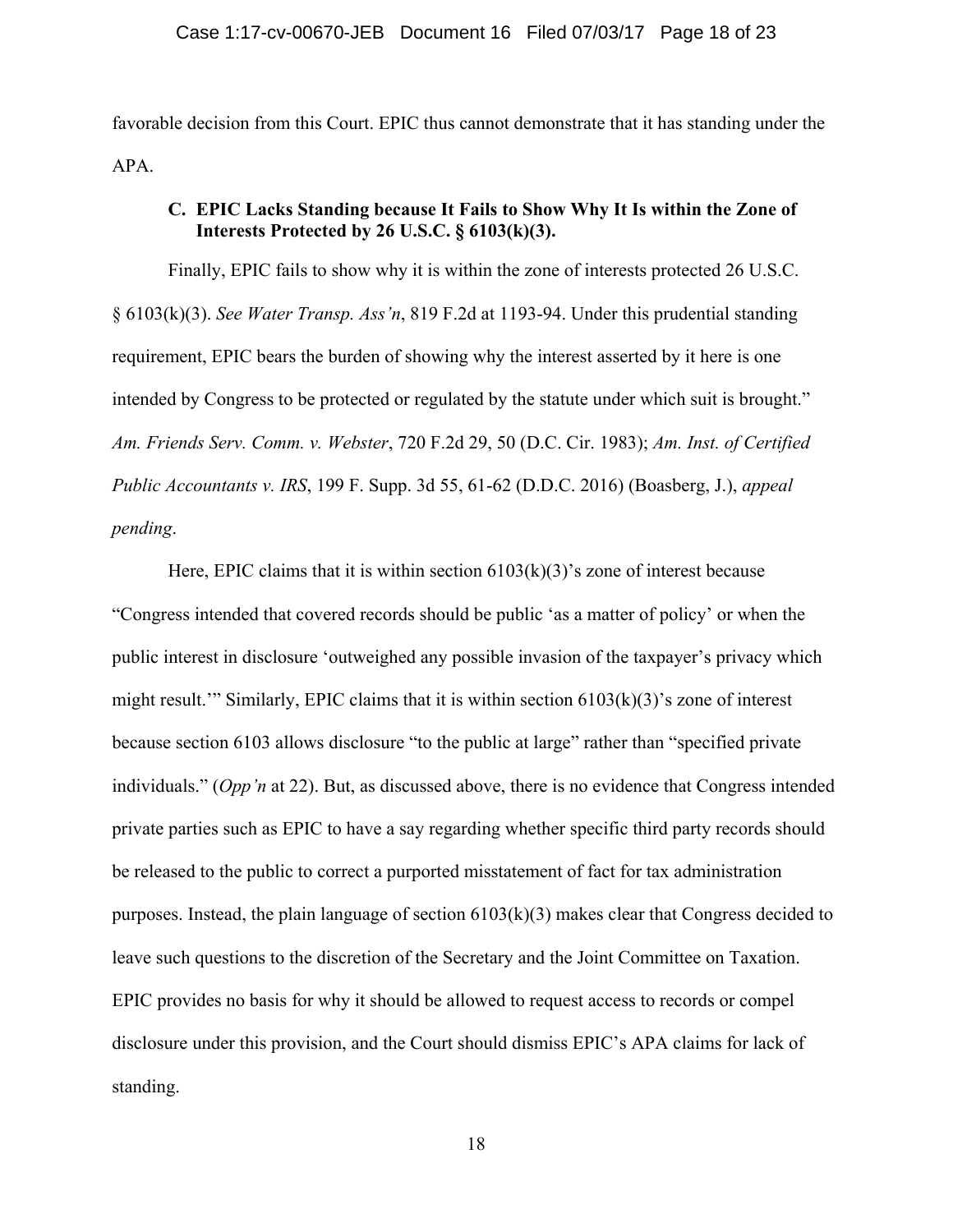### **IV. THE COURT SHOULD DISMISS EPIC'S APA CLAIMS BECAUSE THEY FAIL TO STATE CLAIMS UPON WHICH RELIEF CAN BE GIVEN.**

# **A. EPIC Fails to Allege Sufficient Facts to State a Plausible Claim that the IRS' Actions Were Arbitrary and Capricious.**

Count IV of EPIC's complaint fails to allege *any* facts to plausibly show that the IRS' decision to close EPIC's First and Second Records Requests were arbitrary, capricious, an abuse of discretion, not in accordance with the law, or short of statutory right under 5 U.S.C.  $\S$ § 706(2)(a) or (c).

In its opposition, EPIC now argues that the IRS's closing of EPIC's FOIA request was arbitrary and capricious because "the IRS' only asserted reason for closing EPIC's request – incompleteness – was not a lawful one." (*Opp'n* at 25).

EPIC's argument fails for two reasons. First, EPIC's claim in its brief that the IRS' closure was arbitrary and capricious *because* it was based on incompleteness, which in turn was an unlawful decision, is not an allegation that is made in the complaint. EPIC makes the necessary connections between these facts – *i.e.,* that the IRS's closure was based on incompleteness, and therefore unlawful, and therefore arbitrary and capricious – for the first time in its opposition brief.

Second, the actual FOIA requests and correspondence at issue rebut EPIC's arguments. The Court may consider the two FOIA requests made by EPIC and the two letters sent to EPIC from the IRS in response to EPIC's requests. (*See* Young Decl., Ex. A-D).<sup>11</sup> These letters demonstrate that the IRS closed EPIC's First and Second Records Requests because EPIC failed

 $11$  These documents may be considered by the Court without converting the motion to dismiss to one for summary judgment. When ruling on Rule  $12(b)(6)$  motions to dismiss, the court may examine documents incorporated into the complaint by reference, matters of which a court may take judicial notice, and other "documents upon which the plaintiff's complaint necessarily relies," even if produced by the defendant. *Hinton v. Corr. Corp. of Am.*, 624 F. Supp. 2d 45, 46 (D.D.C. 2009); *see also*, *Tellabs, Inc. v. Makor Issues & Rights, Ltd.*, 551 U.S. 308, 322 (2007).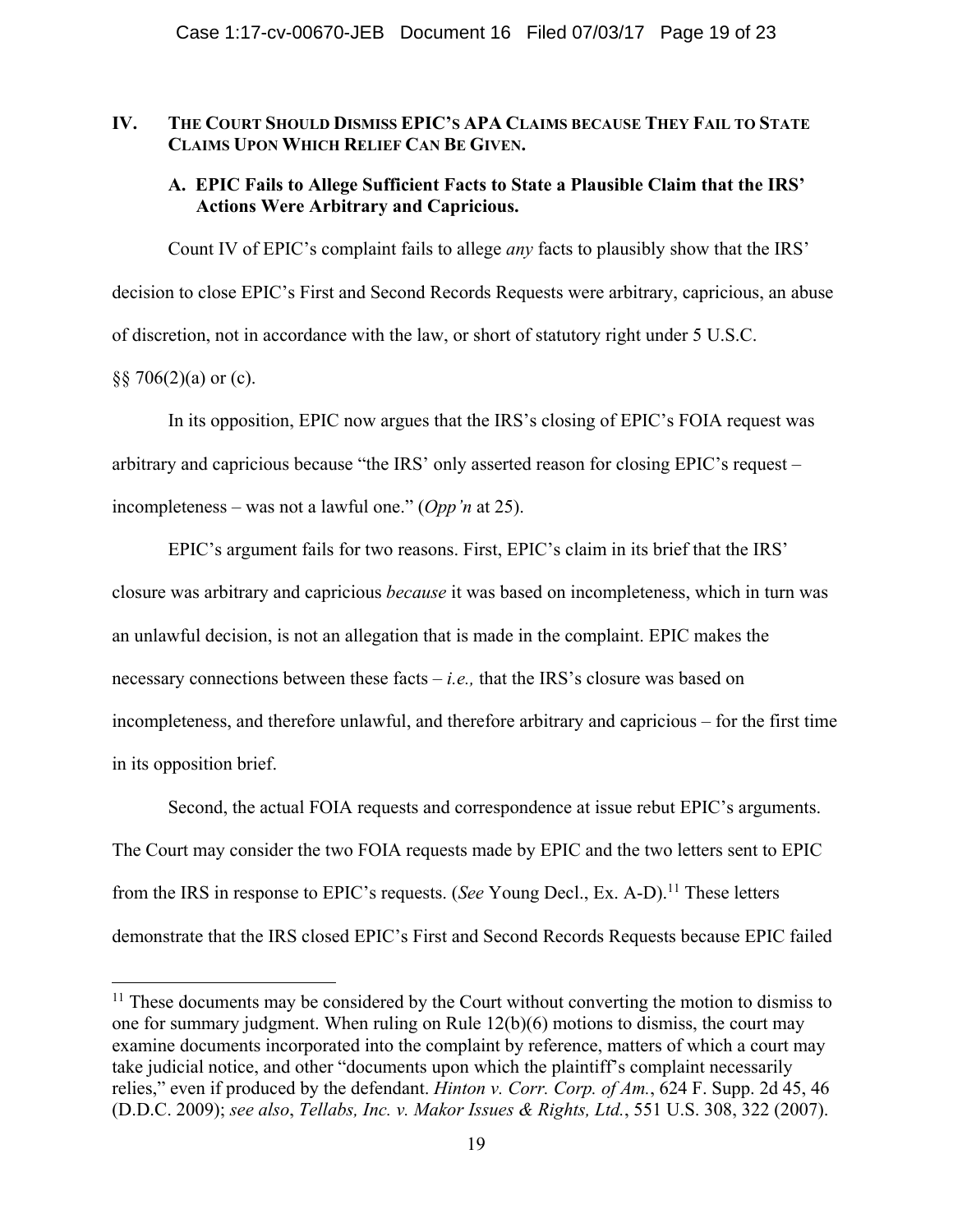#### Case 1:17-cv-00670-JEB Document 16 Filed 07/03/17 Page 20 of 23

to provide the authorizations that were required by the Treasury regulation that implemented the FOIA. *See* 26 C.F.R. § 601.702(c)(5)(iii)(C). When the Court views the allegation of arbitrary and capricious behavior with this additional evidence, EPIC's allegations of an "unlawful closure" are insufficient to rise above the APA's "deferential" standard, *Nat'l Ass'n of Home Builders v. Defenders of Wildlife*, 551 U.S. 644, 658 (2007), which "presume[s] the validity of agency action," *Southwestern Bell Tel. Co. v. FCC*, 168 F.3d 1344, 1352 (D.C. Cir. 1999), and which precludes the Court from substituting its judgment for that of the agency. Consequently, EPIC's allegations fail to put forth facts that plausibly give rise to an entitlement of relief under 5 U.S.C. § 706(2), and the Court should dismiss Count IV for failure to state a claim upon which relief can be given. *See Iqbal*, 556 U.S. at 679; *see also See e.g., Jean-Pierre v. BOP,* 880 F. Supp. 2d 95 (D.D.C. 2012) (finding that the requester never properly submitted a FOIA request in non-compliance with all agency FOIA regulations; therefore, finding that the request's FOIA complaint was subject to dismissal).

# **B. EPIC Does Not, and Cannot, Plausibly Allege that the IRS Unlawfully Withheld Agency Action.**

Count V of EPIC's complaint fails to state a claim that the IRS unlawfully withheld agency action by failing to seek permission from the Joint Committee on Taxation. Under 5 U.S.C. § 706(a), "a claim . . . can proceed only where a plaintiff asserts that an agency failed to take a discrete agency action *that it is required to take*." *People for the Ethical Treatment of Animals v. U.S. Dep't of Agric.*, 797 F.3d 1087, 1098 (D.C. Cir. 2015) (emphasis added). Here, neither the FOIA nor 26 U.S.C. § 6103(k)(3) *requires* the Secretary of the Treasury to "seek permission from the Joint Commission (*sic*) on Taxation to release the records EPIC has requested." (Compl. ¶ 72). It is solely in the Secretary's discretion both to seek approval by the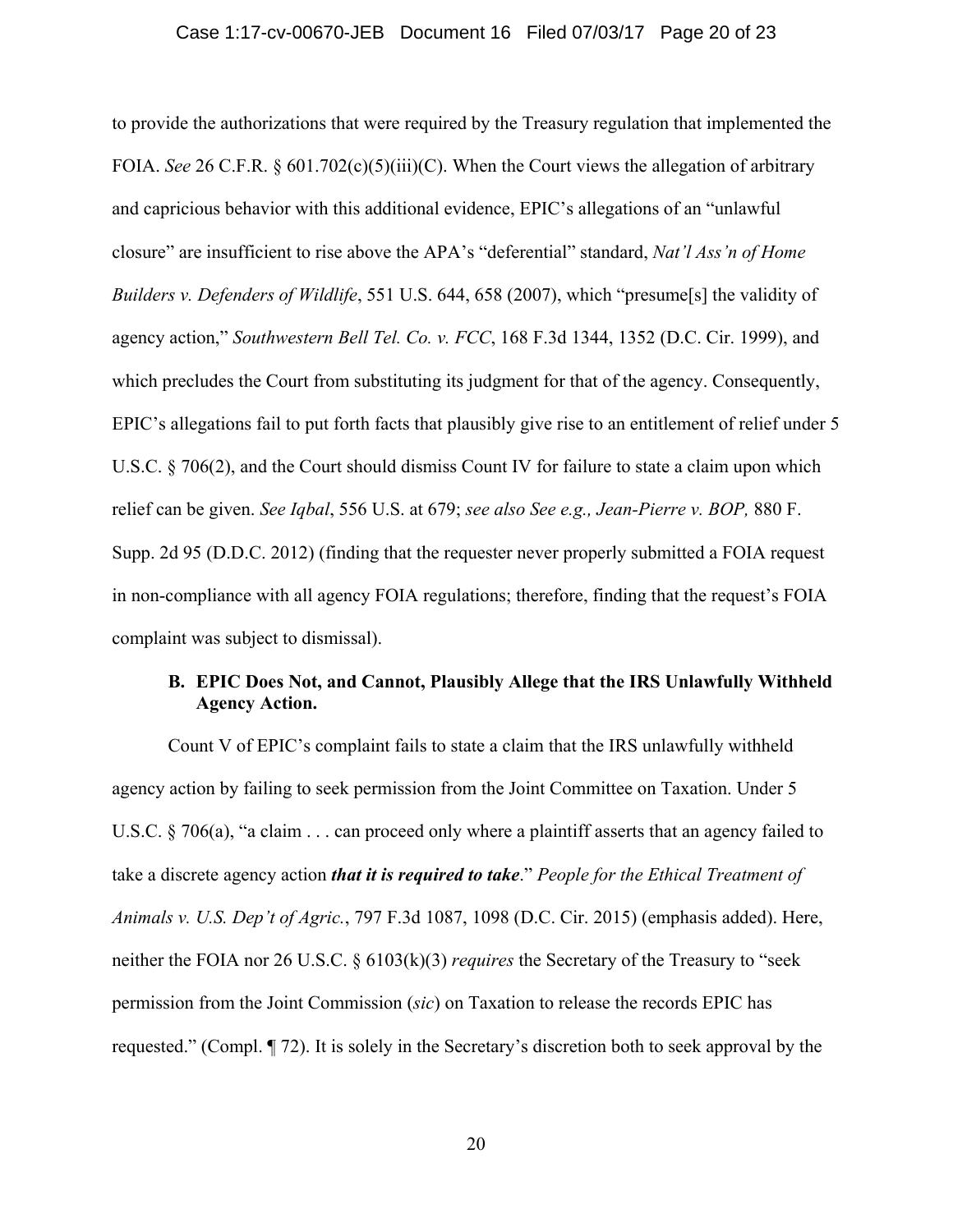#### Case 1:17-cv-00670-JEB Document 16 Filed 07/03/17 Page 21 of 23

Joint Committee on Taxation, and then, if that approval is received, to release that information if he believes doing so is necessary for "tax administration purposes."

In an effort to gloss over the absence of the requirement of a mandatory duty, EPIC asserts that the FOIA's language that "an agency shall . . . take reasonable steps necessary to segregate and release nonexempt information" "requires" the Secretary to seek approval from the Joint Committee on Taxation. (*Opp'n* at 26-27). EPIC asks the Court to hold that the discretionary actions described in section  $6103(k)(3)$  qualify as a "non-discretionary' duty amounting to 'a specific, unequivocal command." *Anglers Conservation Network v. Pritzker*, 809 F.3d 664, 670 (D.C. Cir. 2016) (*citing Norton v. S. Utah Wilderness All.*, 542 U.S. 55, 63-64  $(2004)$ ).

This argument fails because the FOIA cannot turn a discretionary action into a mandatory action. Plaintiff cannot use the FOIA to *force* agencies to take discretionary actions simply because the requestor filed a FOIA request. Consequently, EPIC has failed to allege that the IRS failed to take a discrete agency action that it is *required* to take, and the Court should dismiss Count V for failure to state a claim.

#### **CONCLUSION**

For the foregoing reasons, the Internal Revenue Service requests that the Court dismiss EPIC's Complaint in its entirety with prejudice.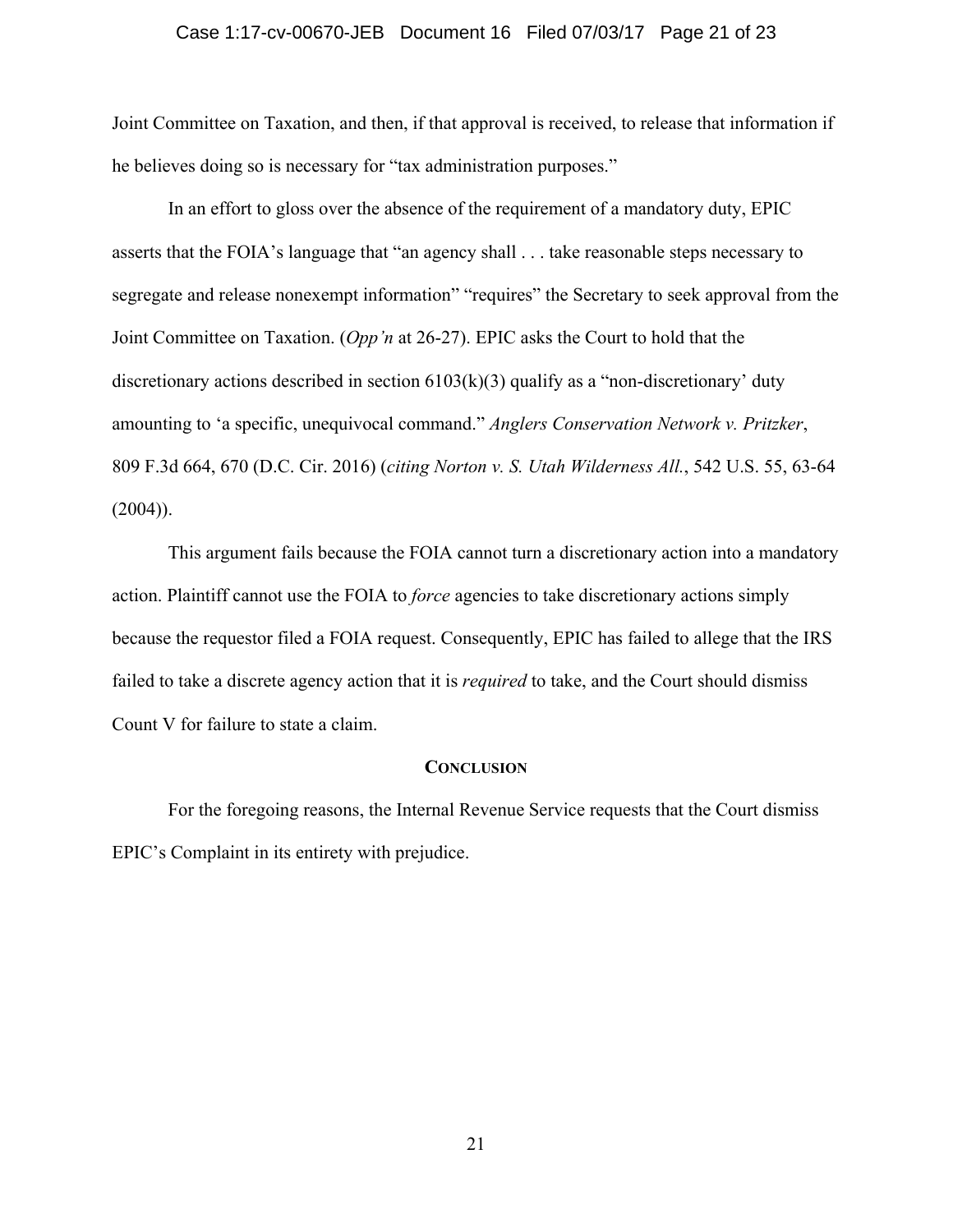Dated: July 3, 2017 DAVID A. HUBBERT Acting Assistant Attorney General

### */s/ Kieran O. Carter*

KIERAN O. CARTER Virginia Bar No. 81953 Trial Attorney, Tax Division U.S. Department of Justice P.O. Box 227 Washington, D.C. 20044 202-616-1920 (v) 202-514-6866 (f) Kieran.O.Carter@usdoj.gov *Attorney for the Internal Revenue Service* 

*/s/ Megan E. Hoffman-Logsdon* 

MEGAN EILEEN HOFFMAN-LOGSDON Trial Attorney, Tax Division U.S. Department of Justice P.O. Box 227 Washington, D.C. 20044 202-616-3342 (v) 202-514-6866 (f) Megan.E.Hoffman-Logsdon@usdoj.gov *Attorney for the Internal Revenue Service*